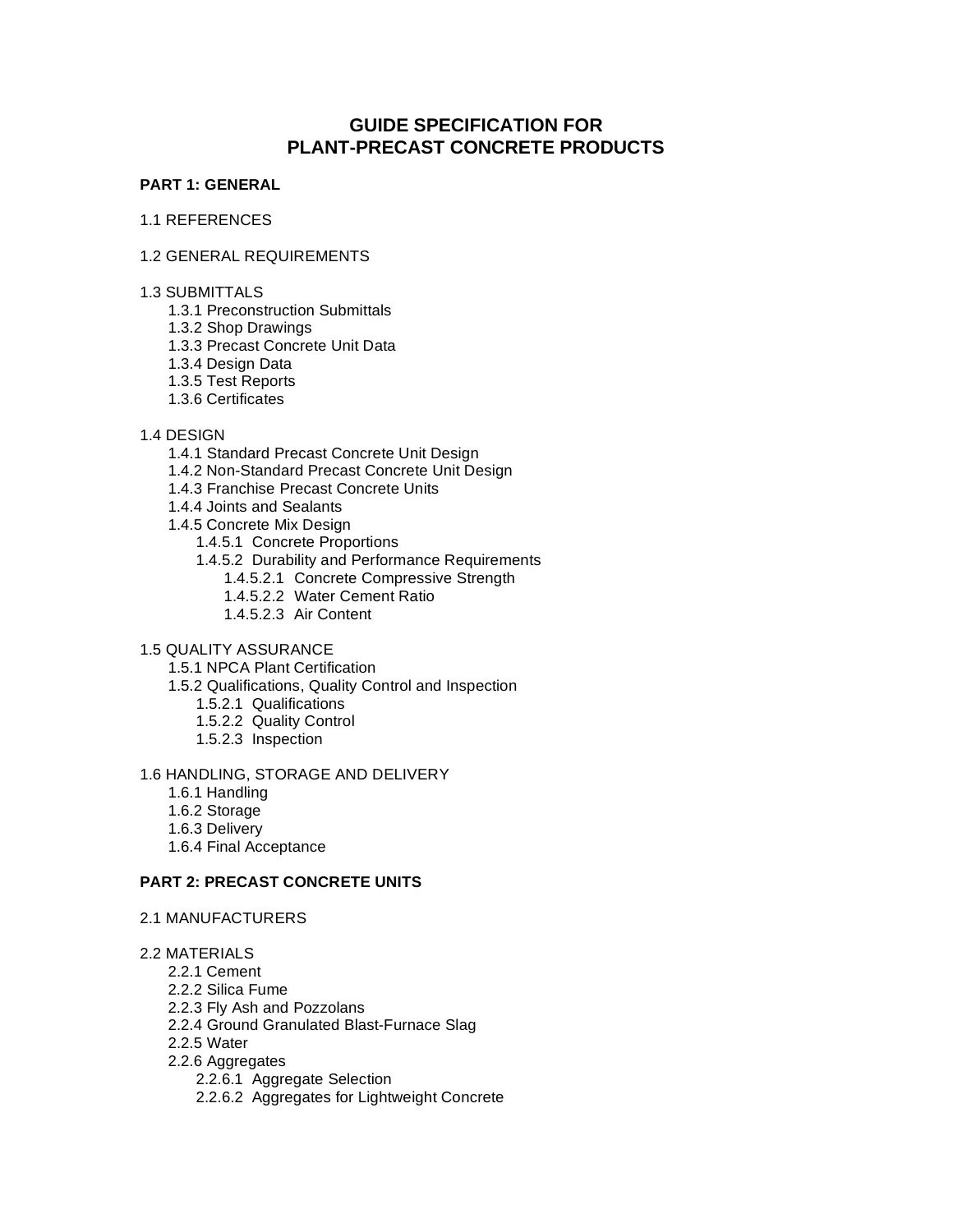- 2.2.7 Admixtures
	- 2.2.7.1 Air-Entraining
	- 2.2.7.2 Accelerating, Retarding, Water Reducing [Moderate to High]
	- 2.2.7.3 Pigments
	- 2.2.7.4 Corrosion Inhibitors
- 2.2.8 Reinforcement
	- 2.2.8.1 Reinforcing Bars
		- 2.2.8.1.1 Deformed Billet-steel
		- 2.2.8.1.2 Deformed Low-alloy steel
	- 2.2.8.2 Reinforcing Wire
		- 2.2.8.2.1 Plain Wire
		- 2.2.8.2.2 Deformed Wire
	- 2.2.8.3 Welded Wire Reinforcement
		- 2.2.8.3.1 Plain Wire
		- 2.2.8.3.2 Deformed Wire
	- 2.2.8.4 Epoxy-Coated Reinforcement
		- 2.2.8.4.1 Reinforcing Bars
		- 2.2.8.4.2 Wire and Welded Wire Reinforcement
	- 2.2.8.5 Galvanized Reinforcement
- 2.2.9 Inserts and Embedded Metal
	- 2.2.9.1 Structural Steel Plates, Angles, etc.
	- 2.2.9.2 Hot-dipped Galvanized
	- 2.2.9.3 Proprietary Items
- 2.2.10 Joint Sealants and Joint Gaskets
	- 2.2.10.1 Rubber Gaskets for Circular Concrete Sewer Pipe and Culvert Pipe
	- 2.2.10.2 External Sealing Bands for Noncircular Sewer, Storm Drain and Culvert Pipe
	- 2.2.10.3 Preformed Flexible Joint Sealants for Concrete Pipe, Manholes, and Manufactured Box Sections
		- 2.2.10.4 Elastomeric Joint Sealants
- 2.2.11 Pipe Entry Connectors
- 2.2.12 Grout
	- 2.2.12.1 Nonshrink Grout
	- 2.2.12.2 Cementitious Grout

## 2.3 MANUFACTURE

- 2.3.1 Forms
- 2.3.2 Reinforcement
- 2.3.3 Embedded Items
- 2.3.4 Concrete
	- 2.3.4.1 Concrete Mixing
	- 2.3.4.2 Concrete Placing
		- 2.3.4.2.1 Cold Weather Concreting
		- 2.3.4.2.2 Hot Weather Concreting
	- 2.3.4.3 Concrete Curing
		- 2.3.4.3.1 Curing by Moisture Retention
		- 2.3.4.3.2 Curing with Heat and Moisture
	- 2.3.4.4 Surface Finish
		- 2.3.4.4.1 Formed Non-Architectural Surfaces
		- 2.3.4.4.2 Unformed Surfaces
		- 2.3.4.4.3 Special Finishes
		- 2.3.4.4.4 Architectural Finishes
	- 2.3.4.5 Stripping Precast Concrete Units From Forms
	- 2.3.4.6 Patching and Repair
		- 2.3.4.6.1 Repairing Minor Defects
		- 2.3.4.6.2 Repairing Honeycombed Areas
		- 2.3.4.6.3 Repairing Major Defects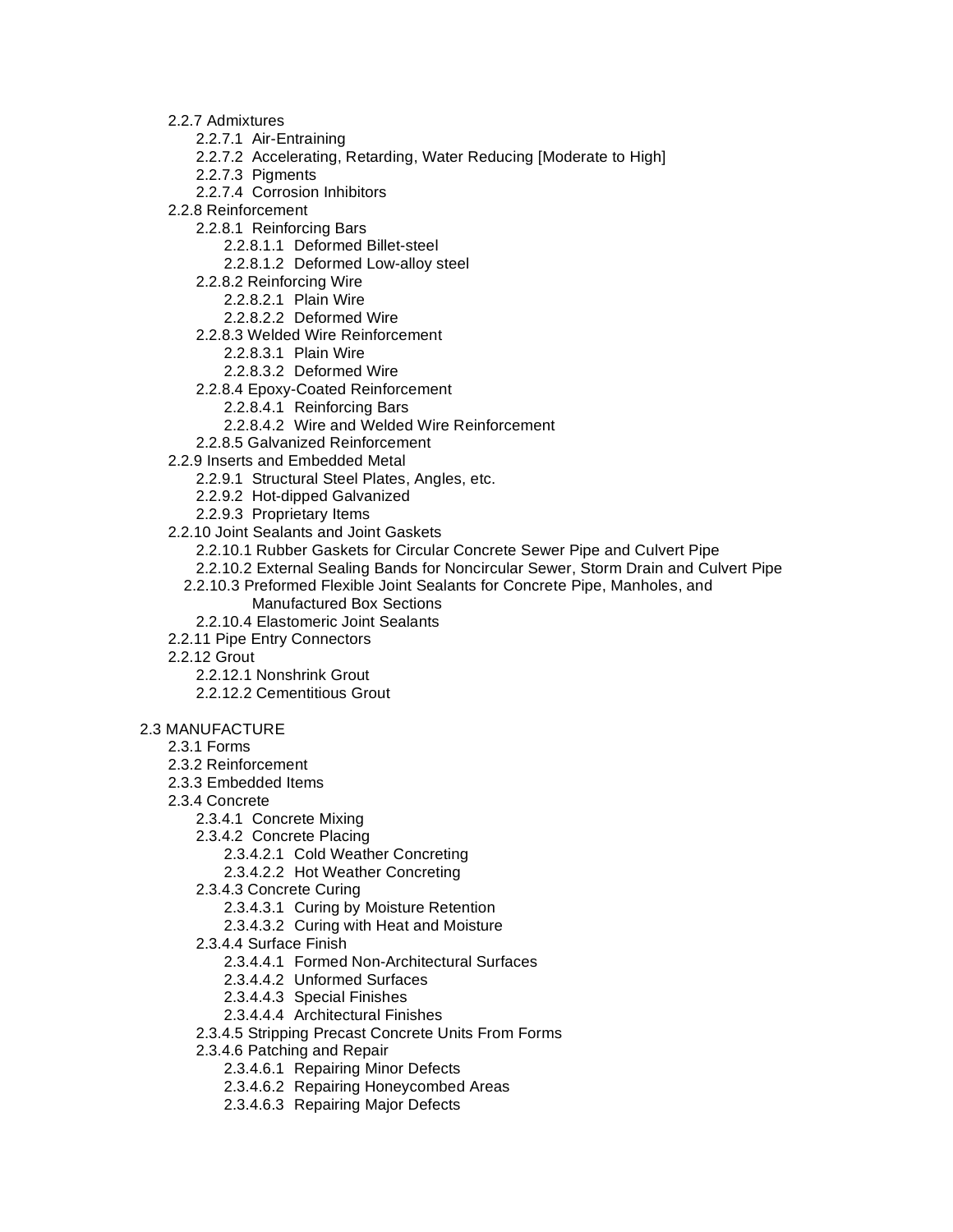2.3.4.7 Shipping Precast Concrete Units

## **PART 3: EXECUTION**

- **3.1 INSTALLATION** 3.1.1 Site Access
	- 3.1.2 Installation 3.1.3 Watertightness

3.2 FIELD QUALITY CONTROL 3.2.1 Job Site tests

3.2.1.2 Vacuum Testing 3.2.1.2 Hydrostatic Testing

NOTE: This guide specification covers the requirements for plant manufactured precast concrete products.

Comments and suggestions regarding this specification are welcome and should be directed to the NPCA Technical Services Department.

Please visit the NPCA Web site at www.precast.org.

Brackets are used in the text to indicate designer choices or locations where text must be supplied by the designer. 

## **PART 1: GENERAL**

#### **1.1 REFERENCES**

Where applicable, the latest editions of the following standards shall form a part of this specification to the extent referenced. The publications are referenced to in the text of this guide specification by the basic designation only.

American Association of State Highway and Transportation Officials (AASHTO)

|                         | <b>Standard Specifications for Highway Bridges</b>                                         |
|-------------------------|--------------------------------------------------------------------------------------------|
|                         | Guide Specifications for Structural Design of Sound<br><b>Barriers</b>                     |
|                         | Standard Specification for Transportation Materials<br>and Methods of Sampling and Testing |
| ACI INTERNATIONAL (ACI) |                                                                                            |
| ACI 211.1               | Standard Practice for Selecting Proportions for<br>Normal, Heavyweight, and Mass Concrete  |
| ACI 211.2               | Standard Practice for Selecting Proportions for<br>Structural Lightweight Concrete         |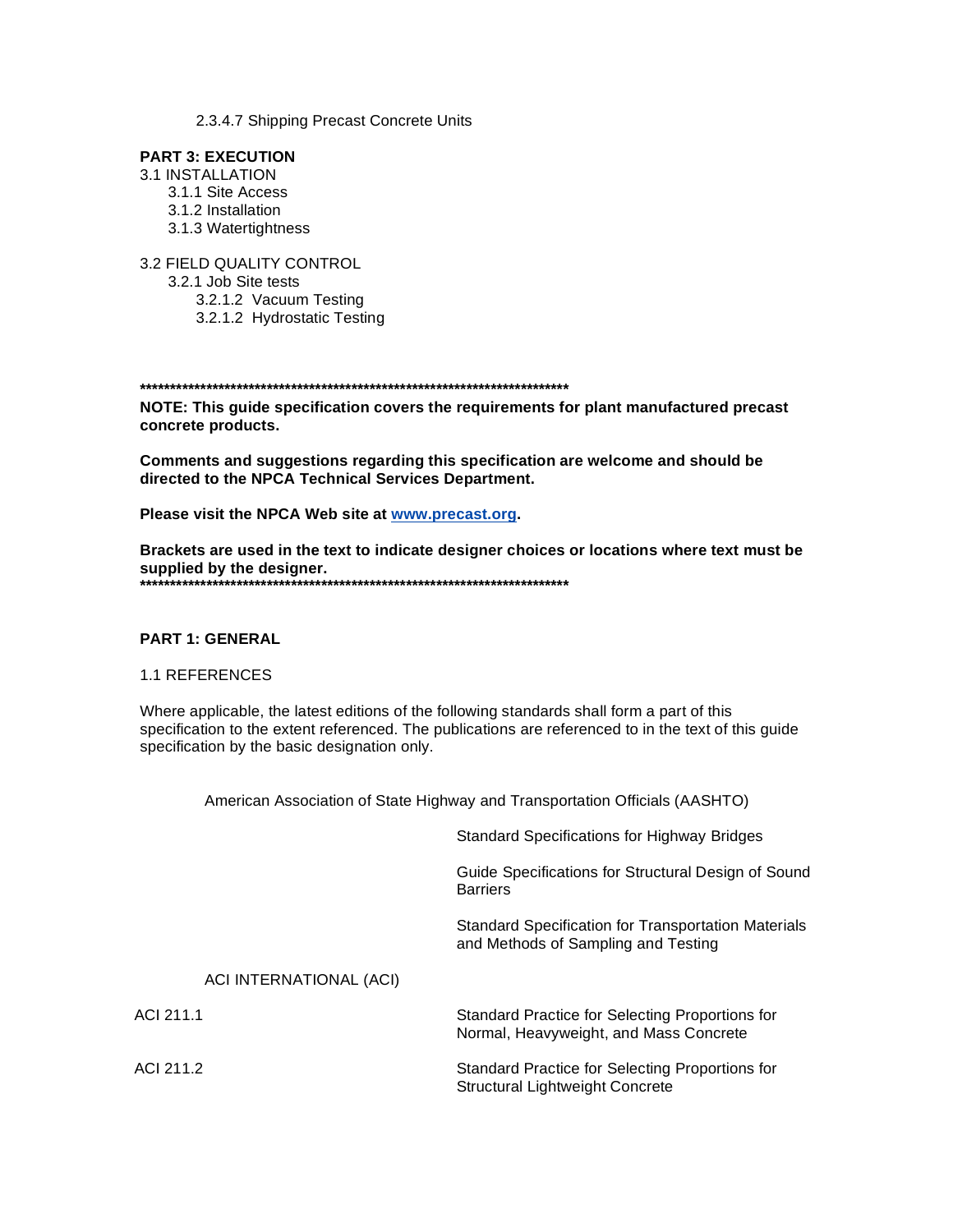| ACI 211.3                                 | Guide for Selecting Proportions for No-Slump<br>Concrete                                     |
|-------------------------------------------|----------------------------------------------------------------------------------------------|
| <b>ACI 304R</b>                           | Guide for Measuring, Mixing, Transporting, and<br><b>Placing Concrete</b>                    |
| <b>ACI 305R</b>                           | <b>Hot Weather Concreting</b>                                                                |
| <b>ACI 306R</b>                           | <b>Cold Weather Concreting</b>                                                               |
| <b>ACI 309R</b>                           | <b>Consolidation of Concrete</b>                                                             |
| <b>ACI 318</b>                            | <b>Building Code Requirements for</b><br><b>Structural Concrete</b>                          |
| <b>ACI 350</b>                            | Code Requirements for Environmental Engineering<br><b>Concrete Structures and Commentary</b> |
| <b>ACI 517.2R</b>                         | Accelerated Curing of Concrete at Atmospheric<br>Pressure                                    |
| AMERICAN CONCRETE PIPE ASSOCIATION (ACPA) |                                                                                              |
|                                           | <b>ACPA Concrete Pipe Handbook</b>                                                           |
|                                           | <b>ACPA Design Manual</b>                                                                    |
|                                           |                                                                                              |
| ASTM INTERNATIONAL (ASTM)                 |                                                                                              |
| ASTM A 36                                 | Specification for Carbon Structural Steel                                                    |
| ASTM A 82                                 | Specification for Steel Wire, Plain, for Concrete<br>Reinforcement                           |
| ASTM A 184                                | Specification for Fabricated Deformed Steel Mats for<br><b>Concrete Reinforcement</b>        |
| <b>ASTM A 185</b>                         | Specification for Steel Welded Wire Reinforcement,<br>Plain, for Concrete                    |
| ASTM A 496                                | Specification for Steel Wire, Deformed, for Concrete<br>Reinforcement                        |
| ASTM A 497                                | Specification for Steel Welded Wire Reinforcement,<br>Deformed, for Concrete                 |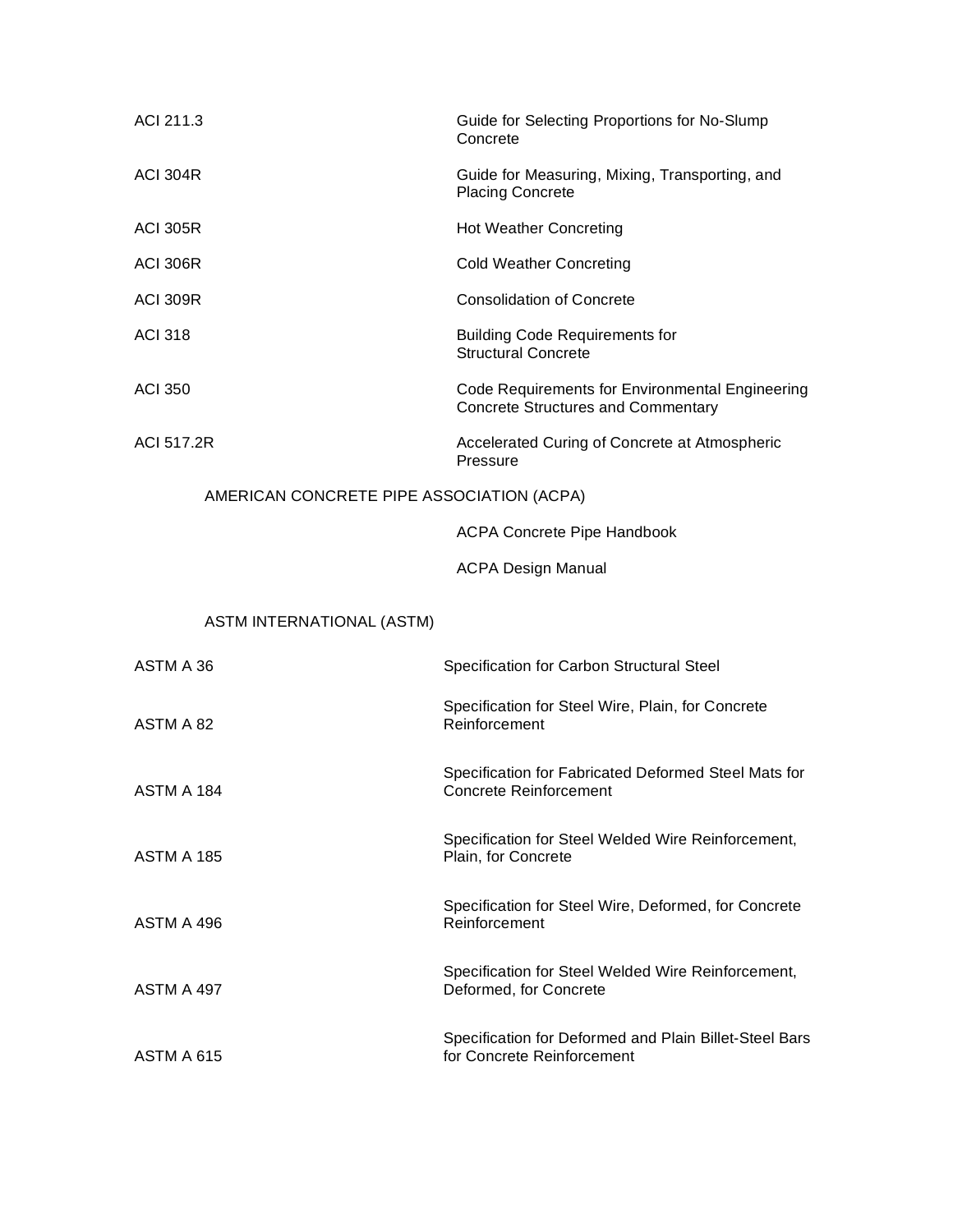| ASTM A 706        | Specification for Low-Alloy Steel Deformed and Plain<br><b>Bars for Concrete Reinforcement</b>            |
|-------------------|-----------------------------------------------------------------------------------------------------------|
| ASTM A 767        | Specification for Zinc-Coated (Galvanized) Steel Bars<br>for Concrete Reinforcement                       |
| ASTM A 775        | Specification for Epoxy-Coated Reinforcing Steel Bars                                                     |
| ASTM A 884        | Specification for Epoxy-Coated Steel and Welded<br>Wire Fabric for Reinforcement                          |
| ASTM C 14         | Standard Specification for Concrete Sewer, Storm<br>Drain, and Culvert Pipe                               |
| ASTM C 31         | Standard Practice for Making and Curing Concrete<br>Test Specimens in the Field                           |
| ASTM C 33         | Specification for Concrete Aggregates                                                                     |
| ASTM C 39         | Test Method for Compressive Strength of Cylindrical<br><b>Concrete Specimens</b>                          |
| ASTM C 40         | Test Method for Organic Impurities in Fine<br>Aggregates for Concrete                                     |
| ASTM C 42         | Test Method for Obtaining and Testing Drilled Cores<br>and Sawed Beams of Concrete                        |
| ASTM C 70         | Standard Test Method for Surface Moisture in Fine<br>Aggregate                                            |
| ASTM C 76         | Specification for Reinforced Concrete Culvert, Storm<br>Drain and Sewer Pipe                              |
| ASTM C 78         | Standard Test Method for Flexural Strength of<br>Concrete (Using Simple Beam with Third-Point<br>Loading) |
| ASTM C 94         | Specification for Ready-Mixed Concrete                                                                    |
| ASTM C 117        | Standard Test Method for Materials Finer than 75-um<br>(No. 200) Sieve in Mineral Aggregates by Washing   |
| <b>ASTM C 123</b> | Standard Test Method for Lightweight Particles in<br>Aggregate                                            |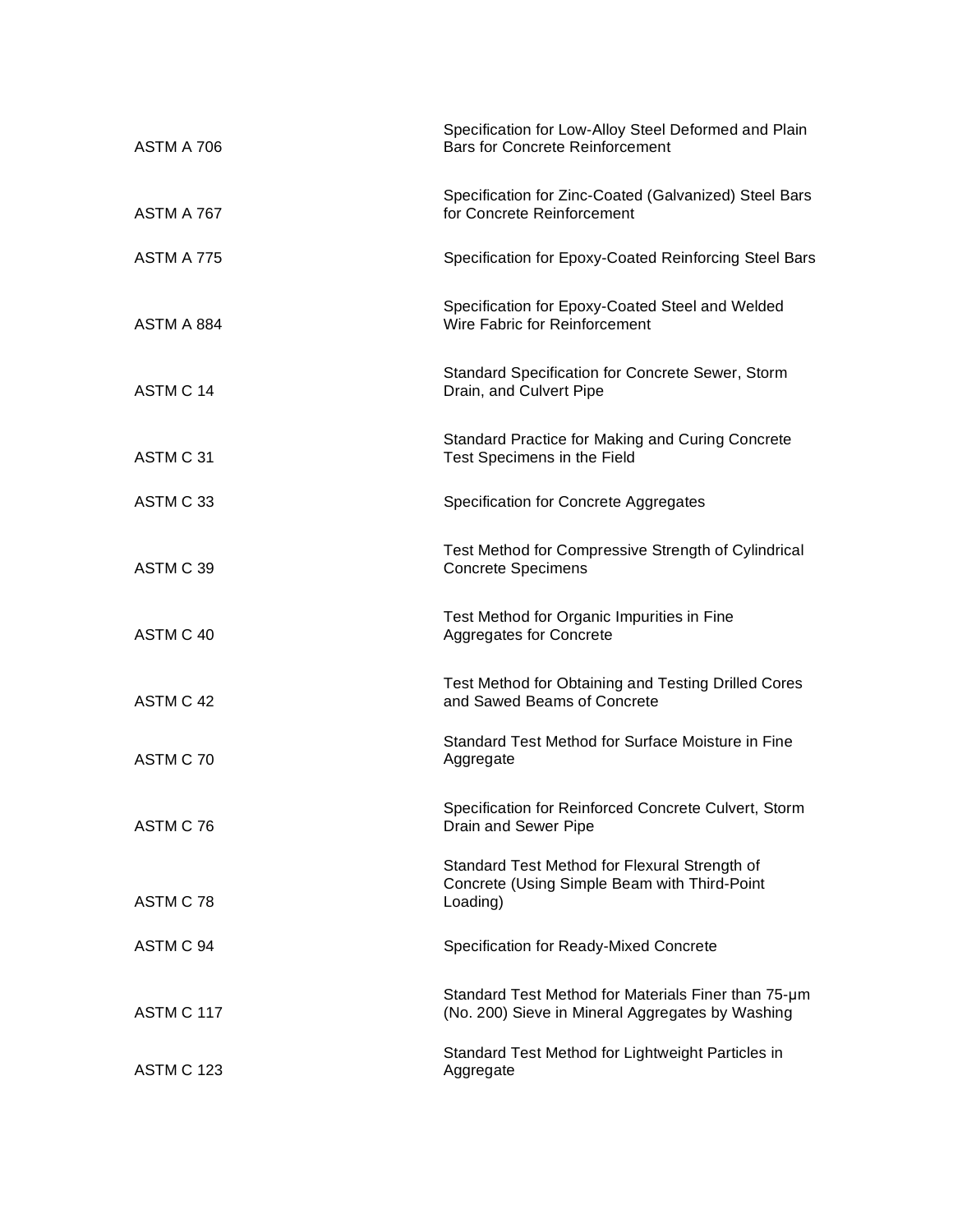| <b>ASTM C 125</b> | Standard Terminology Relating to Concrete and<br><b>Concrete Aggregates</b>                    |
|-------------------|------------------------------------------------------------------------------------------------|
| ASTM C 136        | Test Method for Sieve Analysis of Fine and Coarse<br>Aggregates                                |
| ASTM C 138        | Test Method for Density (Unit Weight), Yield, and Air<br>Content (Gravimetric) of Concrete     |
| ASTM C 142        | Standard Test Method for Clay Lumps and Friable<br>Particles in Aggregates                     |
| ASTM C 143        | Test Method for Slump of Hydraulic Cement Concrete                                             |
| <b>ASTM C 150</b> | <b>Specification for Portland Cement</b>                                                       |
| <b>ASTM C 172</b> | Standard Practice for Sampling Freshly Mixed<br>Concrete                                       |
| ASTM C 173        | Test Method for Air Content of Freshly Mixed<br>Concrete by Volumetric Method                  |
| <b>ASTM C 192</b> | Practice for Making and Curing Concrete Test<br>Specimens in the Laboratory                    |
| <b>ASTM C 231</b> | Test Method for Air Content of Freshly Mixed<br>Concrete by the Pressure Method                |
| <b>ASTM C 260</b> | Specification for Air-Entraining Admixtures for<br>Concrete                                    |
| <b>ASTM C 330</b> | Specification for Lightweight Aggregates for Structural<br>Concrete                            |
| <b>ASTM C 361</b> | Specification for Reinforced Concrete Low-Head<br><b>Pressure Pipe</b>                         |
| ASTM C 403        | Test Method for Time of Setting of Concrete Mixtures<br>by Penetration Resistance              |
| ASTM C 443        | Specification for Joints for Circular Concrete Sewer<br>and Culvert Pipe, Using Rubber Gaskets |
| ASTM C 478        | Specification for Precast Reinforced Concrete<br><b>Manhole Sections</b>                       |
| ASTM C 494        | Standard Specification for Chemical Admixtures for<br>Concrete                                 |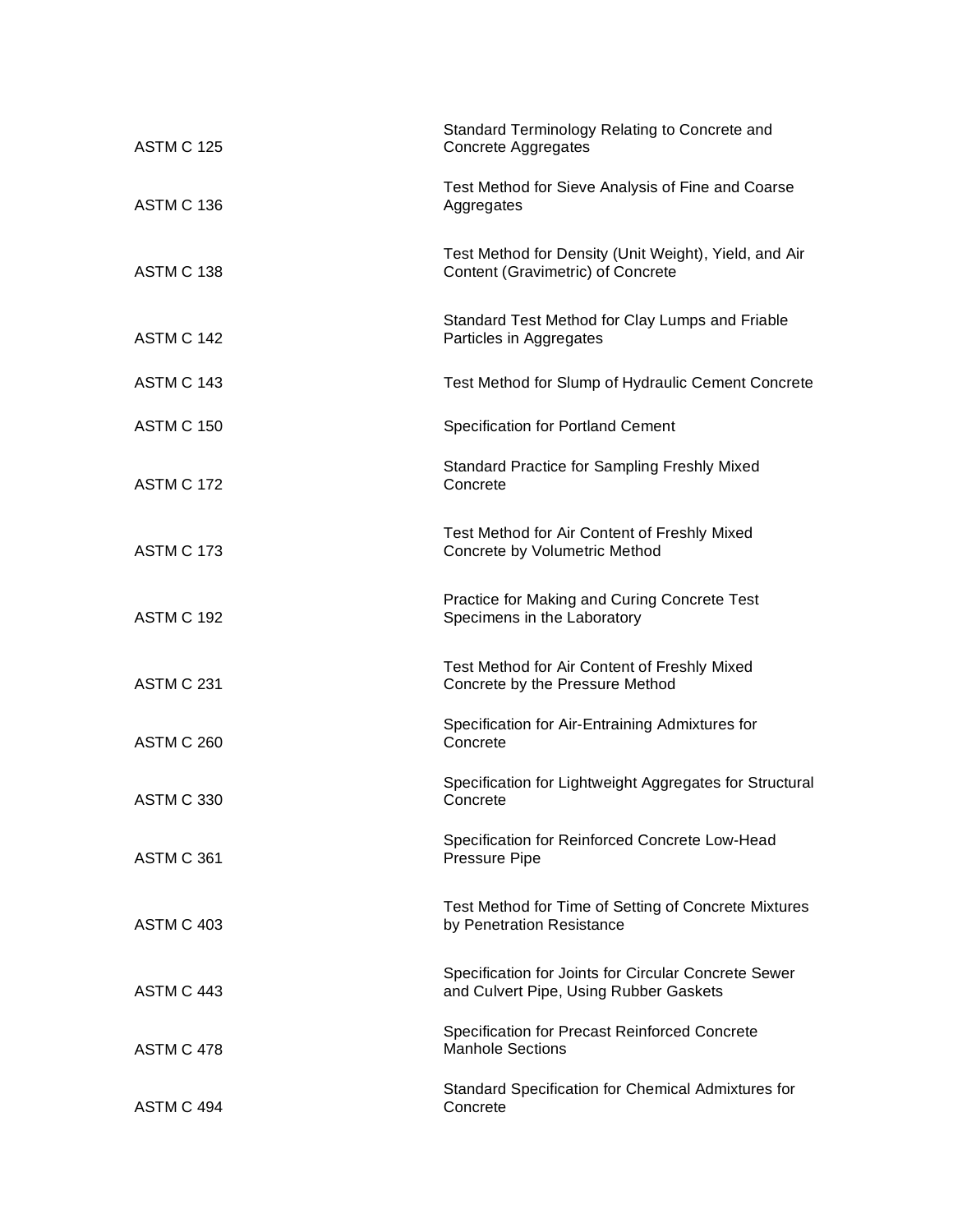| ASTM C 497        | Test Methods for Concrete Pipe, Manhole Sections,<br>or Tile                                                         |
|-------------------|----------------------------------------------------------------------------------------------------------------------|
| <b>ASTM C 506</b> | Standard Specification for Reinforced Concrete Arch<br>Culvert, Storm Drain, and Sewer Pipe                          |
| <b>ASTM C 507</b> | <b>Standard Specification for Reinforced Concrete</b><br>Elliptical Culvert, Storm Drain, and Sewer Pipe             |
| <b>ASTM C 566</b> | Test Method for Total Evaporable Moisture Content of<br>Aggregate by Drying                                          |
| <b>ASTM C 595</b> | Specification for Blended Hydraulic Cements                                                                          |
| ASTM C 617        | <b>Standard Practice for Capping Cylindrical Concrete</b><br>Specimens                                               |
| ASTM C 618        | Specification for Coal Fly Ash and Raw or Calcined<br>Natural Pozzolan for Use as a Mineral Admixture in<br>Concrete |
| <b>ASTM C 655</b> | Standard Specification for Reinforced Concrete D-<br>Load Culvert, Storm Drain, and Sewer Pipe                       |
| ASTM C 666        | Test Method for Resistance of Concrete to Rapid<br>Freezing and Thawing                                              |
| <b>ASTM C 685</b> | Specification for Concrete Made by Volumetric<br><b>Batching and Continuous Mixing</b>                               |
| <b>ASTM C 805</b> | Test Method for Rebound Number of Hardened<br>Concrete                                                               |
| <b>ASTM C 822</b> | Standard Terminology Relating to Concrete Pipe and<br><b>Related Products</b>                                        |
| <b>ASTM C 825</b> | Specification for Precast Concrete Barriers                                                                          |
| <b>ASTM C 857</b> | Practice for Minimum Structural Design Loading for<br><b>Underground Precast Concrete Utility Structures</b>         |
| <b>ASTM C 858</b> | Specification for Underground Precast Concrete Utility<br><b>Structures</b>                                          |
| ASTM C 877        | Specification for External Sealing Bands for Concrete<br>Pipe, Manholes and Precast Box Sections                     |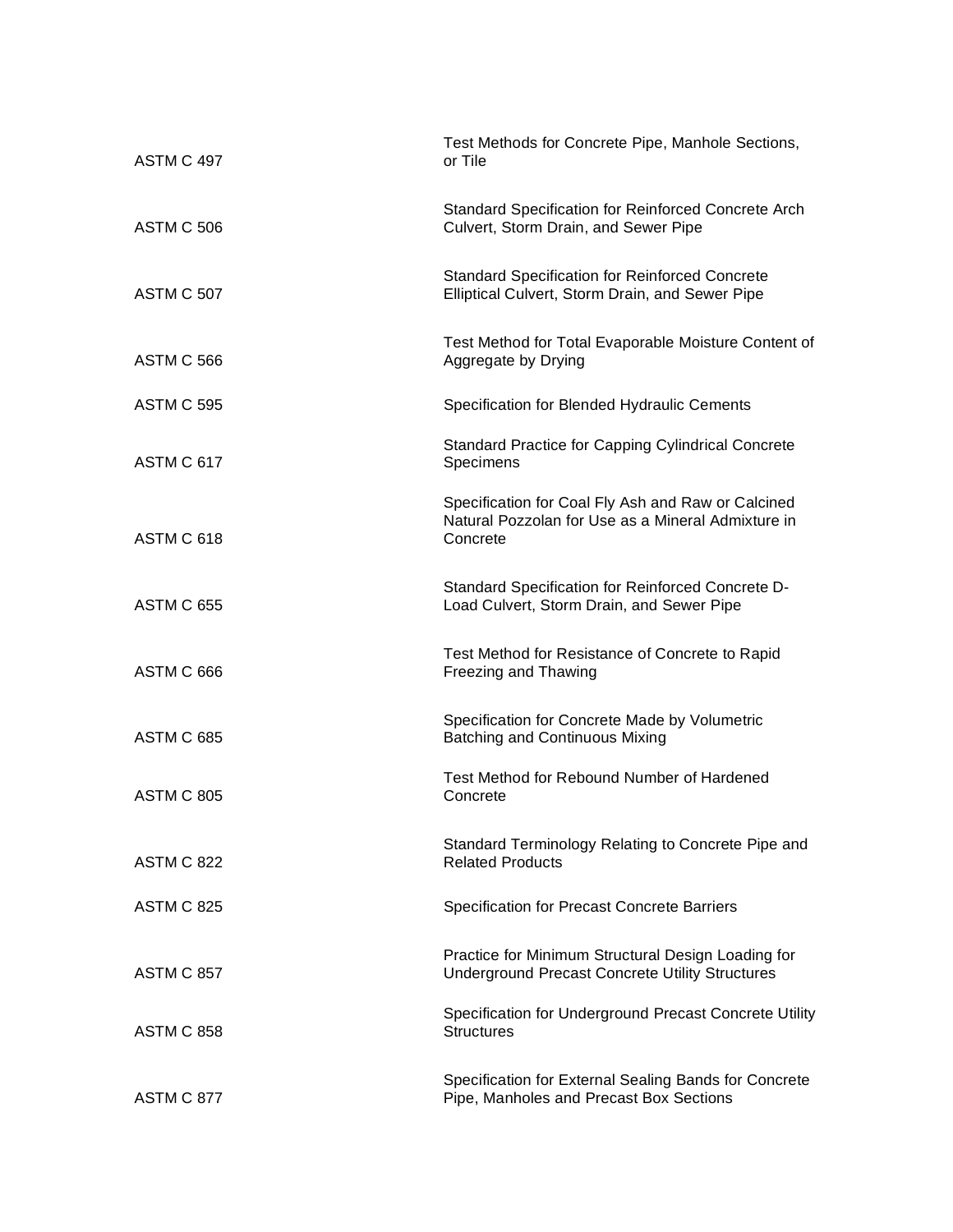| <b>ASTM C 890</b>  | Practice for Minimum Structural Design Loading for<br>Monolithic or Sectional Precast Concrete Water and<br><b>Wastewater Structures</b> |
|--------------------|------------------------------------------------------------------------------------------------------------------------------------------|
| <b>ASTM C 891</b>  | Practice for Installation of Underground Precast<br><b>Concrete Utility Structures</b>                                                   |
| ASTM C 913         | Specification for Precast Concrete Water and<br><b>Wastewater Structures</b>                                                             |
| ASTM C 915         | Specification for Precast Reinforced Concrete Crib<br><b>Wall Members</b>                                                                |
| <b>ASTM C 920</b>  | Specification for Elastomeric Joint Sealants                                                                                             |
| <b>ASTM C 923</b>  | Specification for Resilient Connectors Between<br>Reinforced Concrete Manhole Structures, Pipes, and<br>Laterals                         |
| ASTM C 924         | Practice for Testing Concrete Pipe Sewer Lines by<br>Low-Pressure Air Test Method                                                        |
| ASTM C 979         | Specification for Pigments for Integrally Colored<br>Concrete                                                                            |
| <b>ASTM C 985</b>  | <b>Standard Specification for Nonreinforced Concrete</b><br>Specified Strength Culvert, Storm Drain, and Sewer<br>Pipe                   |
| <b>ASTM C 990</b>  | Specification for Joints for Concrete Pipe, Manholes,<br>and Precast Box Sections Using Preformed Flexible<br><b>Joint Sealants</b>      |
| <b>ASTM C 1018</b> | Test Method for Flexural Toughness and First-Crack<br>Strength of Fiber-Reinforced Concrete (Using Beam<br>with Third-Point Loading)     |
| <b>ASTM C 1037</b> | Practice for Inspection of Underground Precast<br><b>Concrete Utility Structures</b>                                                     |
| <b>ASTM C 1064</b> | Standard Test Method for Temperature of Freshly<br><b>Mixed Portland Cement Concrete</b>                                                 |
| <b>ASTM C 1107</b> | Standard Specification for Packaged Dry, Hydraulic-<br>Cement Grout (Nonshrink)                                                          |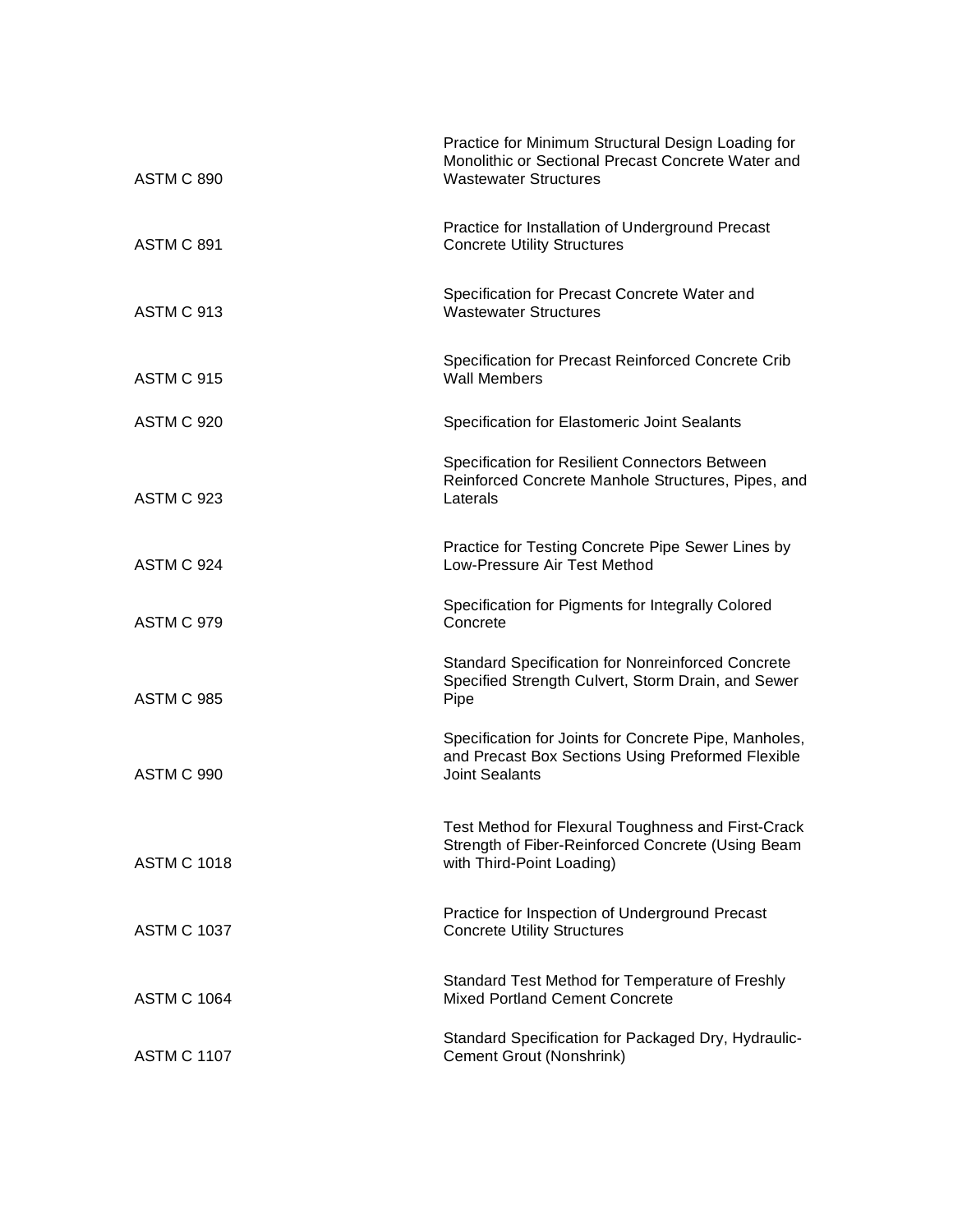| <b>ASTM C 1116</b> | <b>Standard Specification for Fiber-Reinforced Concrete</b><br>and Shotcrete                                                                    |
|--------------------|-------------------------------------------------------------------------------------------------------------------------------------------------|
| <b>ASTM C 1582</b> | Standard Specification for Admixtures to Inhibit<br>Chloride-Induced Corrosion of Reinforcing Steel in<br>Concrete                              |
| <b>ASTM C 1214</b> | <b>Standard Test Method for Concrete Pipe Sewerlines</b><br>by Negative Air Pressure (Vacuum) Test Method                                       |
| <b>ASTM C 1227</b> | <b>Standard Specification for Precast Concrete Septic</b><br>Tanks                                                                              |
| <b>ASTM C 1231</b> | Standard Practice for Use of Unbonded Caps in<br>Determination of Compressive Strength of Hardened<br>Concrete Cylinders                        |
| <b>ASTM C 1240</b> | Standard Specification for Use of Silica Fume for Use<br>as a Mineral Admixture in Hydraulic-Cement<br>Concrete, Mortar, and Grout              |
| <b>ASTM C 1244</b> | <b>Standard Test Method for Concrete Sewer Manholes</b><br>by the Negative Air Pressure (Vacuum) Test Prior to<br><b>Backfill</b>               |
| <b>ASTM C 1260</b> | Standard Test Method for Potential Alkali Reactivity of<br>Aggregates (Mortar-Bar Method)                                                       |
| <b>ASTM C 1293</b> | Standard Test Method for Determination of Length<br>Change of Concrete Due to Alkali-Silica Reaction                                            |
| <b>ASTM C 1399</b> | Test Method for Obtaining Average Residual-Strength<br>of Fiber-Reinforced Concrete                                                             |
| <b>ASTM C 1433</b> | <b>Standard Specification for Precast Reinforced</b><br>Concrete Box Sections for Culverts, Storm Drains and<br><b>Sewers</b>                   |
| <b>ASTM C 1478</b> | Standard Specification for Storm Drain Resilient<br><b>Connectors Between Reinforced Concrete Storm</b><br>Sewer Structures, Pipes and Laterals |
| <b>ASTM C 1504</b> | Standard Specification for Manufacture of Precast<br>Reinforced Concrete Three-Sided Structures for<br>Culverts, Storm Drains                   |
| <b>ASTM C 1550</b> | Standard Test Method for Flexural Toughness of<br>Fiber Reinforced Concrete (Using Centrally Loaded<br>Round Panel)                             |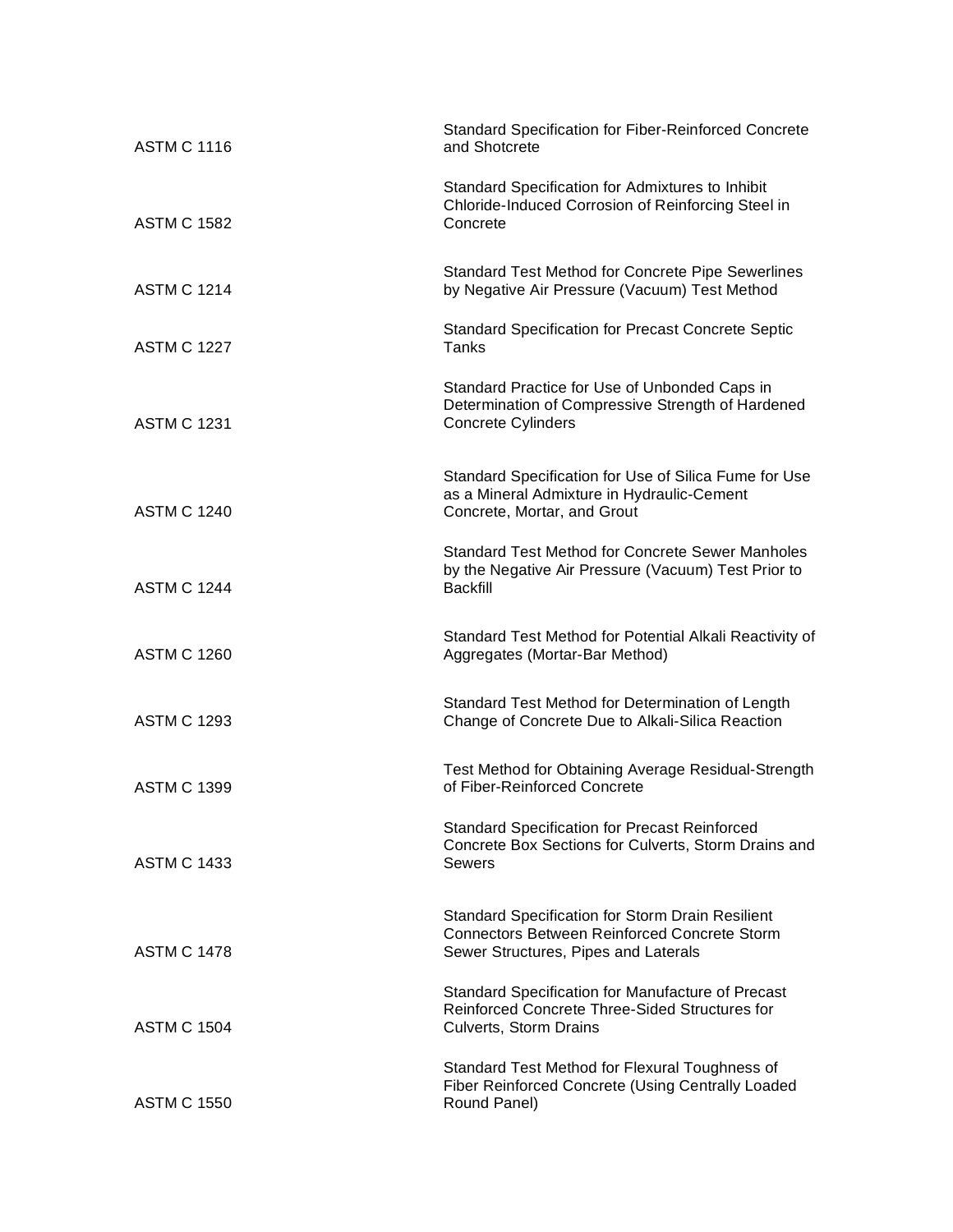| <b>ASTM C 1602</b>                           | Standard Specification for Mixing Water Used in the<br><b>Production of Hydraulic Cement Concrete</b>                                                                          |
|----------------------------------------------|--------------------------------------------------------------------------------------------------------------------------------------------------------------------------------|
| <b>ASTM C 1603</b>                           | Standard Test Method for Measurement of Solids in<br>Water                                                                                                                     |
| <b>ASTM C 1611</b>                           | Standard Test Method for Slump Flow of Self-<br><b>Consolidating Concrete</b>                                                                                                  |
| <b>ASTM C1613</b>                            | Standard Specification for Precast Concrete Grease<br>Interceptors                                                                                                             |
| <b>ASTM D 2240</b>                           | Standard Test Method for Rubber Property-<br>Durometer Hardness                                                                                                                |
| <b>ASTM G 109</b>                            | Standard Test Method for Determining the Effects of<br>Chemical Admixtures on the Corrosion of Embedded<br>Steel Reinforcement in Concrete Exposed to Chloride<br>Environments |
| AMERICAN WELDING SOCIETY (AWS)               |                                                                                                                                                                                |
| <b>AWS D 1.1</b>                             | <b>Structural Welding Code - Steel</b>                                                                                                                                         |
| AWS D 1.4                                    | <b>Structural Welding Code - Reinforcing Steel</b>                                                                                                                             |
| CONCRETE REINFORCING STEEL INSTITUTE (CRSI)  |                                                                                                                                                                                |
|                                              | <b>Manual of Standard Practice</b>                                                                                                                                             |
|                                              | <b>Placing Reinforcing Bars</b>                                                                                                                                                |
| NATIONAL PRECAST CONCRETE ASSOCIATION (NPCA) |                                                                                                                                                                                |
| <b>NPCA QC Manual</b>                        | Quality Control Manual for Precast Concrete Plants                                                                                                                             |
| <b>NPCA Selected ASTM Standards</b>          | <b>ASTM Standards for Precast Concrete</b>                                                                                                                                     |
| PRECAST/PRESTRESSED CONCRETE INSTITUTE (PCI) |                                                                                                                                                                                |
| <b>MNL-120</b>                               | PCI Design Handbook                                                                                                                                                            |
| <b>MNL-122</b>                               | <b>Architectural Precast Concrete</b>                                                                                                                                          |

# 1.2 GENERAL REQUIREMENTS

Precast concrete units shall be designed and fabricated by an experienced and acceptable precast concrete manufacturer. The manufacturer shall have been regularly and continuously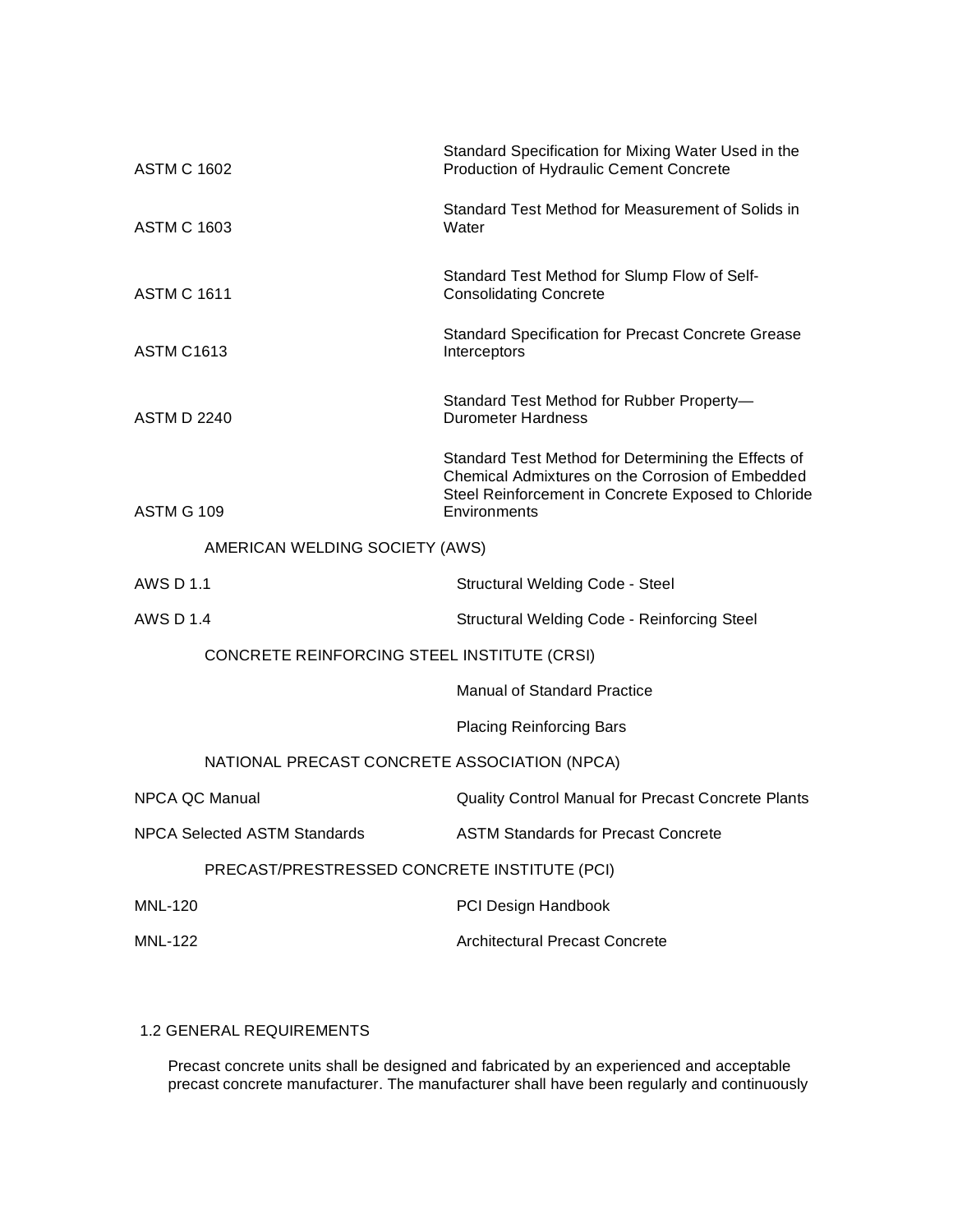engaged in the manufacture of precast concrete units similar to that indicated in the project specifications or drawings for at least [ ] years.

#### 1.3 SUBMITTALS

The following items may be submitted upon request by the customer.

1.3.1 Preconstruction Submittals

Submit quality control procedures established by the precast manufacturer in accordance with the NPCA Quality Control Manual for Precast Concrete Plants.

#### 1.3.2 Shop Drawings

Drawings for Standard Precast Concrete Units

The drawings for standard precast concrete units shall be shop drawings furnished by the precast concrete producer for approval by the customer. These drawings shall demonstrate that the applicable industry design standards have been met. Installation and construction information shall be included on shop drawings upon request. Details of steel reinforcement size and placement as well as supporting design calculations, if appropriate, shall be included. The precast concrete units shall be produced in accordance with the approved drawings. Drawings shall indicate assumptions used in the design of standard units. It is the responsibility of the project's engineer-of-record to verify that the design assumptions are suitable for the proposed application.

Drawings for Custom-Made Precast Concrete Units

The drawings for custom-made precast concrete units shall be shop drawings furnished by the precast concrete producer for approval by the customer. These drawings shall show complete design, installation, and construction information in such detail as to enable the customer to determine the adequacy of the proposed units for the intended purpose. Details of steel reinforcement size and placement as well as supporting design calculations, if appropriate, shall be included. The precast concrete units shall be produced in accordance with the approved drawings.

Drawings Submitted by the Customer

The customer or customer's agent (specifier) may provide the precast concrete manufacturer with drawings for custom-made precast concrete units. Drawings shall be prepared and stamped by a licensed professional engineer. The customer or customer's agent may consult the precast concrete manufacturer during the design process on relevant production practices that may affect the design, production, handling and installation of the custom-made precast concrete unit. The customer or customer's agent accepts all liability associated with the use of the provided drawings.

1.3.3 Precast Concrete Unit Data

Standard Precast Concrete Units

For standard precast concrete units, the precast concrete producer shall supply cut sheets showing conformance to project drawings and requirements and to applicable industry design standards listed in this specification.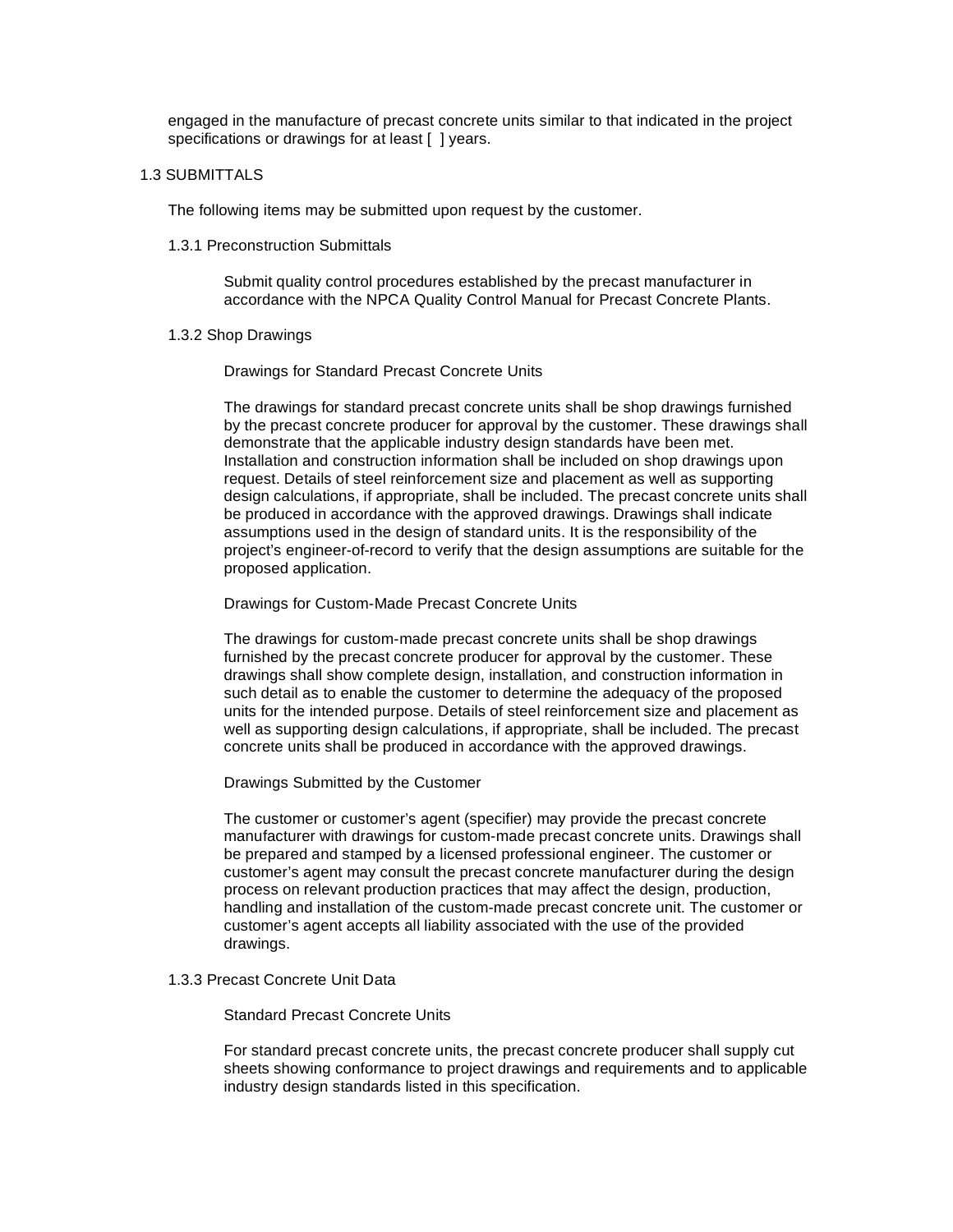## Proprietary Precast Concrete Units

For proprietary precast concrete units, the precast concrete producer shall supply standard plans or informative literature. Supporting calculations and design details shall be available upon request. The precast concrete producer shall provide sufficient information as to demonstrate that such products will perform the intended task.

#### Anchorage, Lifting Inserts and Devices

For anchors, lifting inserts and other devices, the precast concrete producer shall provide product data sheets and proper installation instructions upon request. The Precast concrete unit dimensions and safe working load shall be clearly indicated.

### Accessory Items

For items including, but not limited to sealants, gaskets, pipe entry connectors, steps, racks and other items installed before or after delivery, the precast concrete producer shall include proper installation instructions and relevant product data upon request.

### 1.3.4 Design Data

Upon request, the precast concrete producer shall supply precast concrete unit design calculations and concrete mix design proportions and appropriate mix design test data. Structural design calculations shall be signed by a licensed professional engineer.

### 1.3.5 Test Reports

Upon request, the precast concrete producer shall supply copies of material certifications and/or laboratory test reports, including mill tests and all other test data, for portland cement, blended cement, pozzolans, ground granulated blast-furnace slag, silica fume, aggregate, admixtures, and curing compound proposed for use on this project.

 Upon request, the precast concrete producer shall submit copies of test reports showing that the mix has been successfully tested to produce concrete with the properties specified and will be suitable for the project conditions. Such tests may include compressive strength, flexural strength, plastic or hardened air content, freeze-thaw durability, abrasion and absorption. Special tests for precast concrete items shall be clearly detailed in the specifications.

Upon request, the precast concrete producer will supply copies of in-plant QA/QC inspection reports.

#### 1.3.6 Certificates

Submit quality control procedures established in accordance with NPCA Quality Control Manual for Precast Concrete Plants or verification of current NPCA Plant **Certification**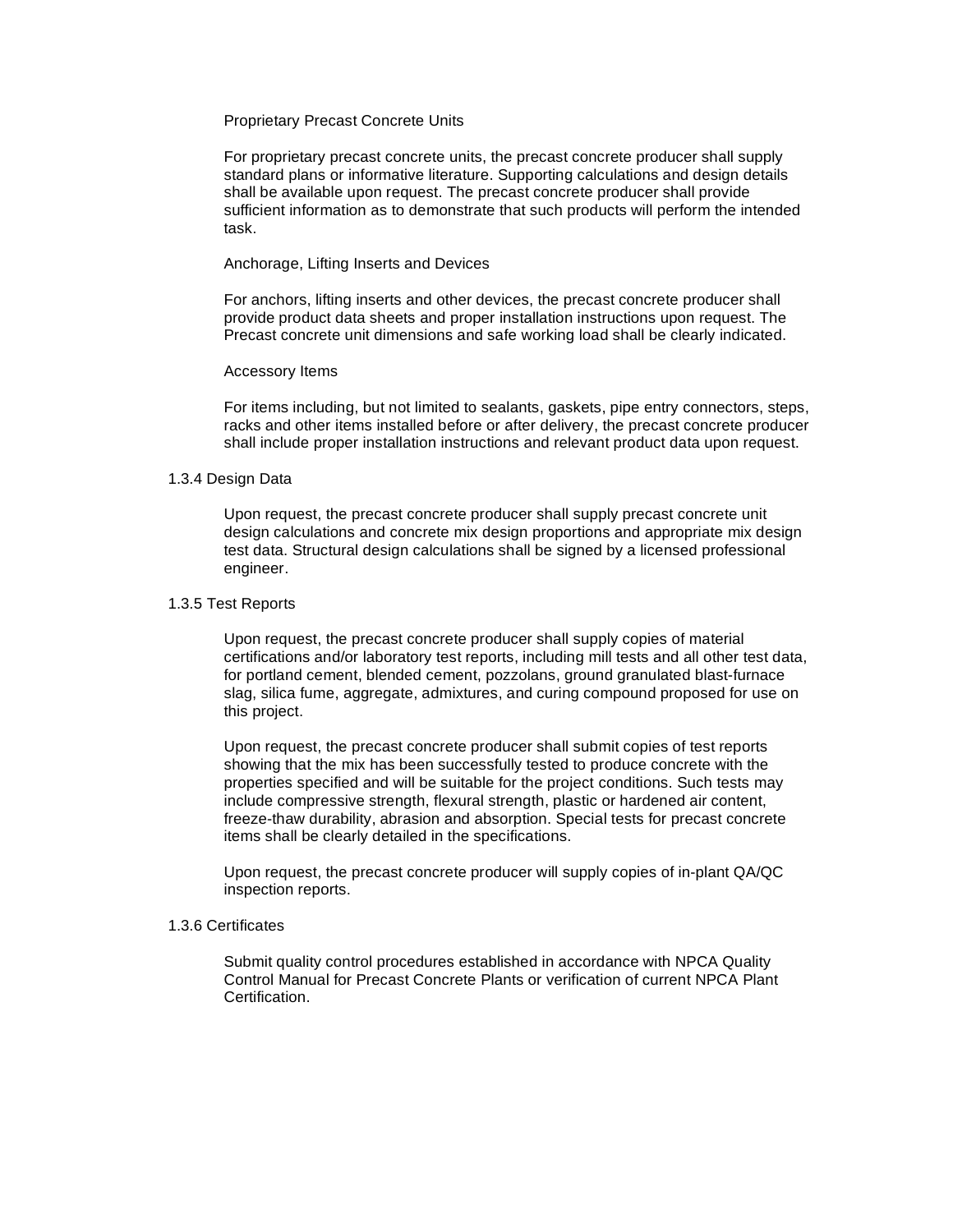## 1.4 DESIGN

#### 1.4.1 Standard Precast Concrete Unit Design

Design standard precast concrete units to withstand indicated design load conditions in accordance with applicable industry design standards [ACI 318, ACI 350, ASTM, ACPA Design Manual, PCI MNL-120, and AASHTO]. Design must also consider stresses induced during handling, shipping and installation in order to avoid product cracking or other handling damage. Design loads for precast concrete units shall be indicated on the shop drawings.

### 1.4.2 Non-Standard Precast Concrete Unit Design

Design calculations and drawings of non-standard precast units shall be prepared and signed by a licensed professional engineer, and submitted for customer approval prior to fabrication. Calculations shall include the analysis of units for lifting stresses and the sizing of lifting devices.

### 1.4.3 Franchise Precast Concrete Units

Products manufactured under franchise arrangements shall conform to all the requirements specified by the franchiser. Items not included in the franchise specification but included in this specification shall conform to the requirements in this specification.

## 1.4.4 Joints and Sealants

Joints and sealants between adjacent units shall be of the type and configuration indicated on shop drawings meeting specified design and performance requirements.

## 1.4.5 Concrete Mix Design

## 1.4.5.1 Concrete Proportions

Selection of proportions for concrete shall be based on the methodology presented in ACI 211.1 for normal weight concrete, ACI 211.2 for lightweight concrete and ACI 211.3 for no-slump concrete. The concrete proportions shall be developed using the same type and brand of cement, the same type and brand of pozzolan, the same type and gradation of aggregates, and the same type and brand of admixture that will be used in the manufacture of precast concrete units for the project. Accelerators containing calcium chloride shall not be used in precast concrete containing reinforcing steel or other embedded metal items.

Upon request, the precast concrete producer shall submit a mix design for each strength and type of concrete that will be used. Submitted mix designs shall include the quantity, type, brand and applicable data sheets for all mix design constituents as well as documentation indicating conformance with applicable reference specifications.

The use of self-consolidating concrete is permitted provided that mix design proportions and constituents meet the requirements of this specification.

#### 1.4.5.2 Durability and performance requirements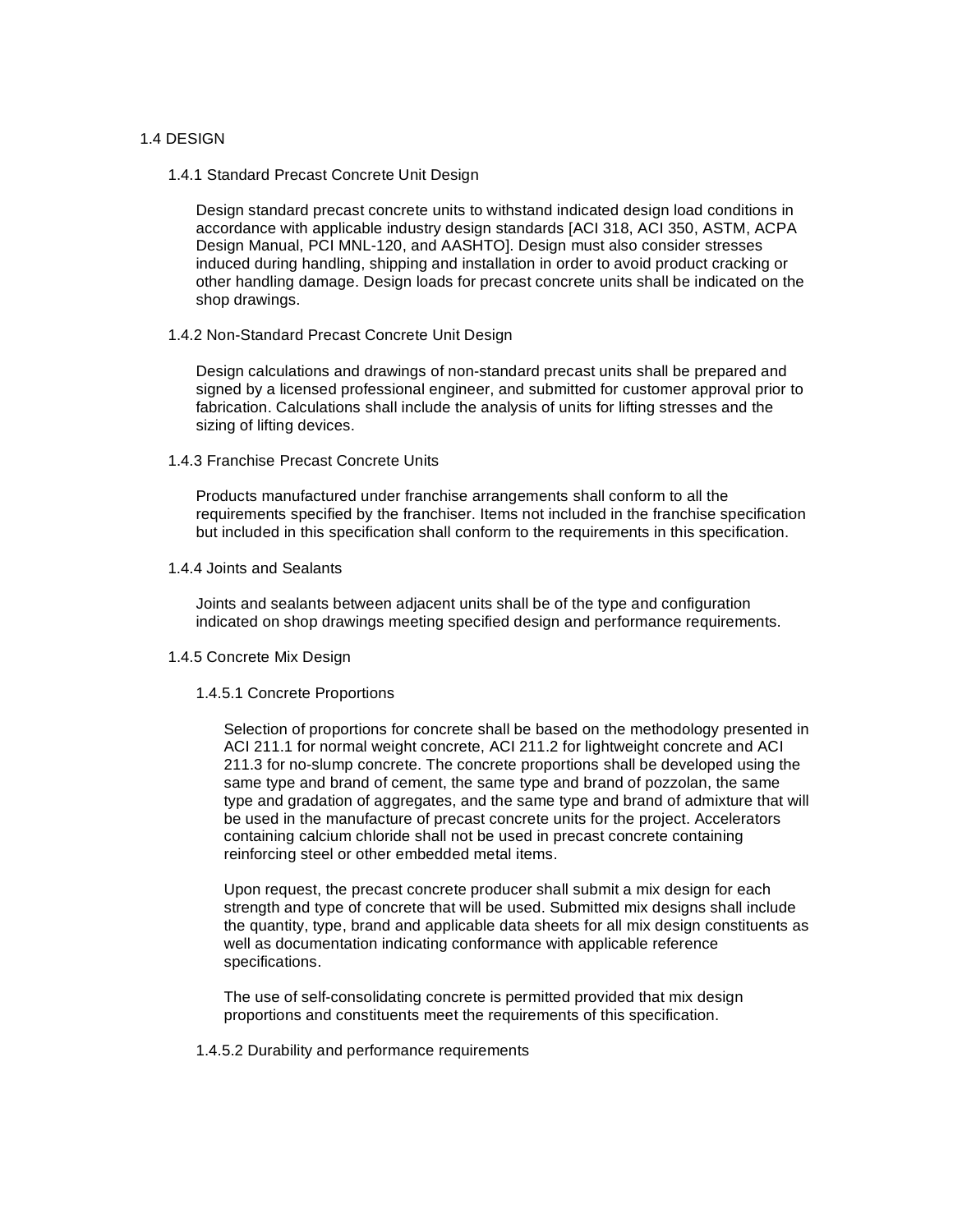1.4.5.2.1 Concrete Compressive Strength

Precast concrete units shall have a 28-day compressive strength (f'c) of [] MPa, [ ] psi.

1.4.5.2.2 Water-Cement Ratio

Concrete that will be exposed to freezing and thawing shall contain entrained air (see 1.4.5.2.3) and shall have water-cement ratios of 0.45 or less. Concrete which will not be exposed to freezing, but which is required to be watertight, shall have a water-cement ratio of 0.48 or less if the concrete is exposed to fresh water, or 0.45 or less if exposed to brackish water or sea water. For corrosion protection, reinforced concrete exposed to deicer salts, brackish water or seawater shall have a water-cement ratio of 0.40 or less.

1.4.5.2.3 Air Content

The air content of concrete that will be exposed to freezing conditions shall be within the limits given below.

| Nominal Maximum                                                                               | Air Content %   |                       |
|-----------------------------------------------------------------------------------------------|-----------------|-----------------------|
| Aggregate Size (in)                                                                           | Severe Exposure | Moderate Exposure     |
| 3/8                                                                                           | 6.0 to 9.0      | 4.5 to 7.5            |
| $\frac{1}{2}$                                                                                 | 5.5 to 8.5      | 4.0 to 7.0            |
| $\frac{3}{4}$                                                                                 | 4.5 to 7.5      | 3.5 to 6.5            |
|                                                                                               | 4.5 to 7.5      | 3.0 to $6.0$          |
| $1 - 1/2$                                                                                     | 4.5 to 7.0      | $3.0 \text{ to } 6.0$ |
| * For specified compressive strengths greater then 5000 psi, air content may be<br>reduced 1% |                 |                       |

## **1.5 QUALITY ASSURANCE**

Precast concrete producer shall demonstrate adherence to the standards set forth in the NPCA Quality Control Manual for Precast Concrete Plants. The precast concrete producer shall meet requirements written in subparagraph [1.5.1 or 1.5.2.]

NOTE: The use of subparagraph 1.5.1 may limit competition. Verify the availability of NPCA Certified precast concrete producers in the bidding area. Visit www.precast.org for a list of NPCA Certified precast concrete producers in your area.

1.5.1 NPCA Plant Certification

The precast concrete producer shall be certified by the NPCA Plant Certification Program prior to and during production of the products for this project.

1.5.2 Qualifications, Quality Control and Inspection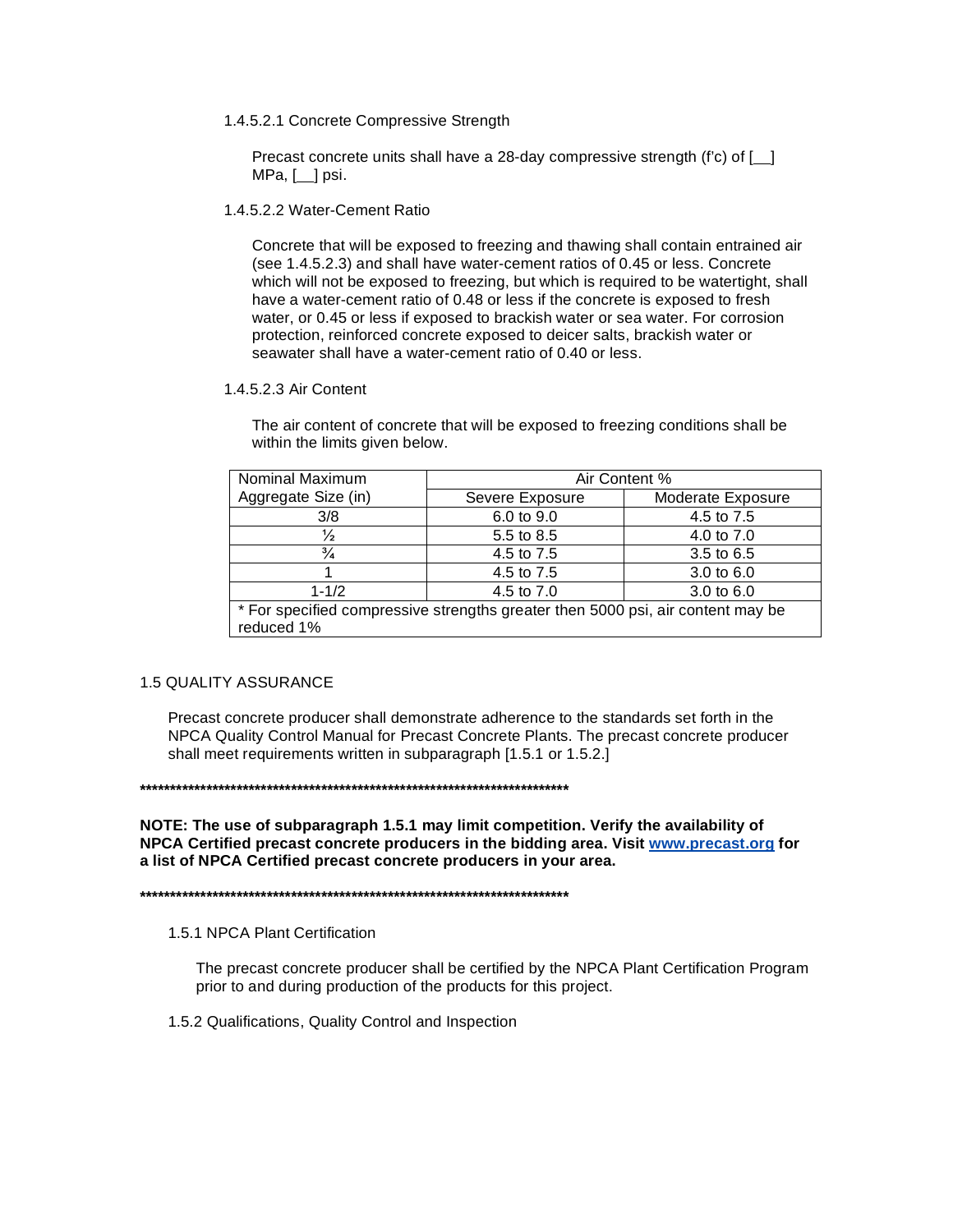#### 1.5.2.1 Qualifications

The precast concrete producer shall have been in the business of producing precast concrete units similar to those specified for a minimum of [ ] years. The precast concrete producer shall maintain a permanent quality control department or retain an independent testing agency on a continuing basis. The agency shall issue a report, signed by a licensed professional engineer, detailing the ability of the precast concrete producer to produce quality units consistent with industry standards.

## 1.5.2.2 Quality Control

The precast concrete producer shall show that the following quality control tests are performed as required and in accordance with the ASTM International standards indicated.

- a. Slump: A slump test shall be performed for each 150 cu yd of concrete produced per mix design, or once a day, whichever comes first. Slump tests shall be performed in accordance with ASTM C 143. Slump flow tests on self-consolidating concrete mixes shall be performed in accordance with ASTM C 1611.
- b. Temperature: The temperature of fresh concrete shall be measured when slump or air content tests are made and when compressive test specimens are made in accordance with ASTM C 1064
- c. Compressive Strength: At least four compressive strength specimens shall be made for each 150 cubic yards of concrete of each mix design in accordance with the following applicable ASTM standards; C 31, C 39, C 192, C 497 [noslump concrete].
- d. Air Content: Tests for air content shall be made on air-entrained, wet-cast concrete for each 150 cu yd of concrete, per mix design, but not less often than once each day when air-entrained concrete is used. The air content shall be determined in accordance with either ASTM C 231 or ASTM C 173 for normal weight aggregates and ASTM C 173 for lightweight aggregates.
- e. Density (Unit Weight): Tests for density shall be performed a minimum of once per week to verify the yield of batch mixes. Density tests shall be performed for each 100 cu yd of lightweight concrete in accordance with ASTM C 138. Density tests shall be performed for each 100 cu yd of concrete per mix design, but not less often than once per day when volumetric batch equipment is used.

**\*\*\*\*\*\*\*\*\*\*\*\*\*\*\*\*\*\*\*\*\*\*\*\*\*\*\*\*\*\*\*\*\*\*\*\*\*\*\*\*\*\*\*\*\*\*\*\*\*\*\*\*\*\*\*\*\*\*\*\*\*\*\*\*\*\*\*\*\*\*\*** 

## **NOTE: Producers utilizing self-consolidating concrete (SCC) shall conform to the quality control requirements established in the NPCA QC manual.**

**\*\*\*\*\*\*\*\*\*\*\*\*\*\*\*\*\*\*\*\*\*\*\*\*\*\*\*\*\*\*\*\*\*\*\*\*\*\*\*\*\*\*\*\*\*\*\*\*\*\*\*\*\*\*\*\*\*\*\*\*\*\*\*\*\*\*\*\*\*\*\*** 

The precast concrete producer shall submit documentation demonstrating compliance with the above subparagraphs.

#### 1.5.2.3 Inspection

The customer or customer's agent (specifier) may place an inspector in the plant when the units covered by this specification are being manufactured. The precast concrete producer shall give notice of [ ] days prior to the time the precast concrete units will be available for plant inspection.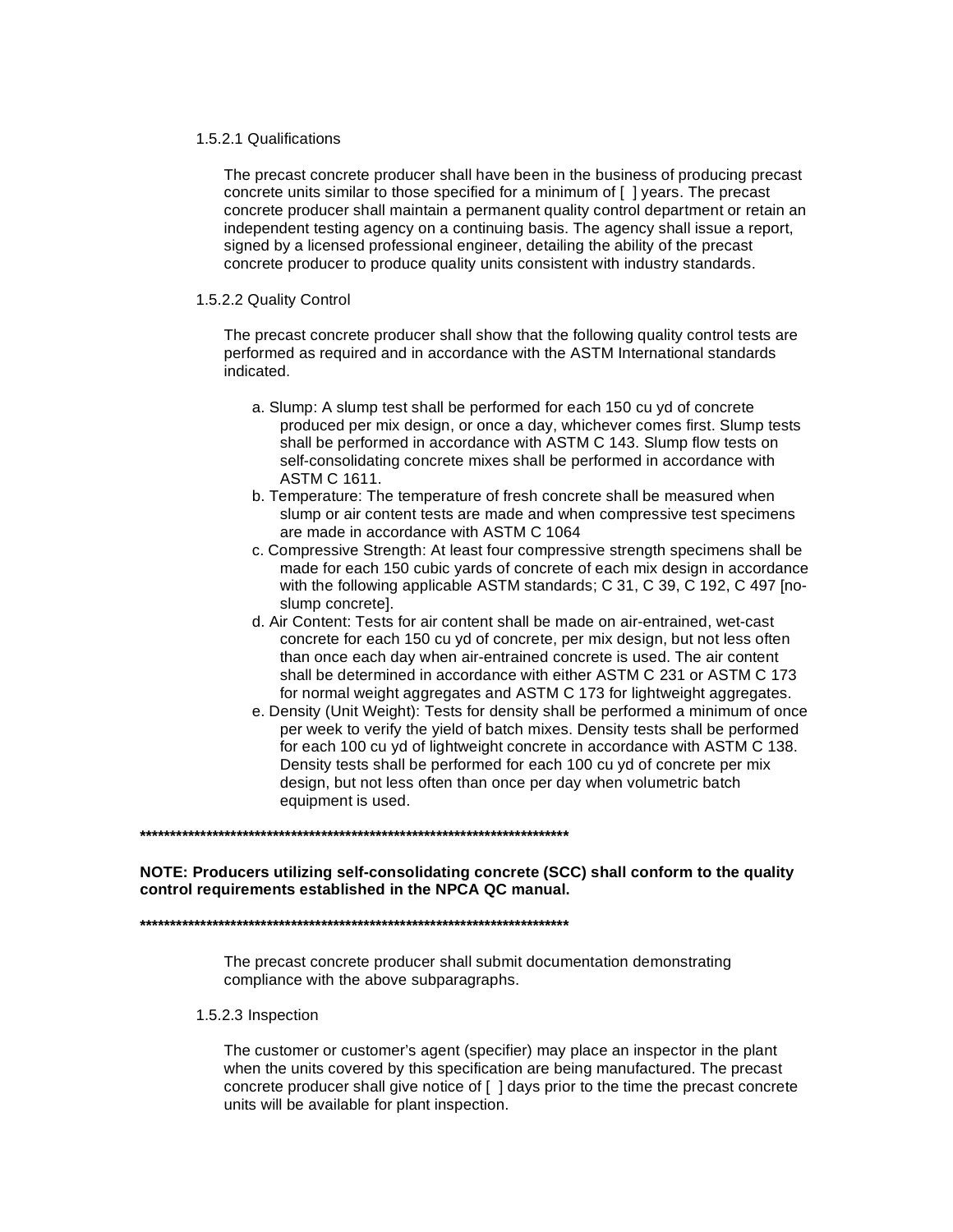## 1.6 HANDLING, STORAGE AND DELIVERY

### 1.6.1 Handling

 Precast concrete units shall be handled and transported in a manner to minimize damage. Lifting devices or holes shall be consistent with industry standards. Lifting shall be accomplished with methods or devices intended for this purpose as indicated on shop drawings. Upon request, the precast concrete producer shall provide documentation on acceptable handling methods for the product.

## 1.6.2 Storage

Precast concrete units shall be stored in a manner that will minimize potential damage.

### 1.6.3 Delivery

Precast concrete units shall be delivered to the site in accordance with the delivery schedule to avoid excessive build-up of units in storage at the site. Upon delivery to the jobsite all precast concrete units shall be inspected by the customer or customer's agent for quality and final acceptance.

### 1.6.4 Final Acceptance

Upon final acceptance, the customer or customer's agent acknowledges and understands the appropriate methods for handling the accepted precast concrete unit(s). Upon acceptance by the customer or customer's agent, the precast concrete manufacture is not responsible for replacing damaged product resulting from improper handling practices on the job site.

## **PART 2: PRECAST CONCRETE UNITS**

## 2.1 MANUFACTURERS

The precast concrete manufacturer must meet the requirements established in section 1.5 Quality Assurance.

## 2.2 MATERIALS

Except as otherwise specified, material shall conform to the following section.

2.2.1 Cement

ASTM C 150 (Type I, II, III or V)

ASTM C 595 (for Blended Cements)

2.2.2 Silica Fume

ASTM C 1240

2.2.3 Fly Ash and Pozzolans

ASTM C 618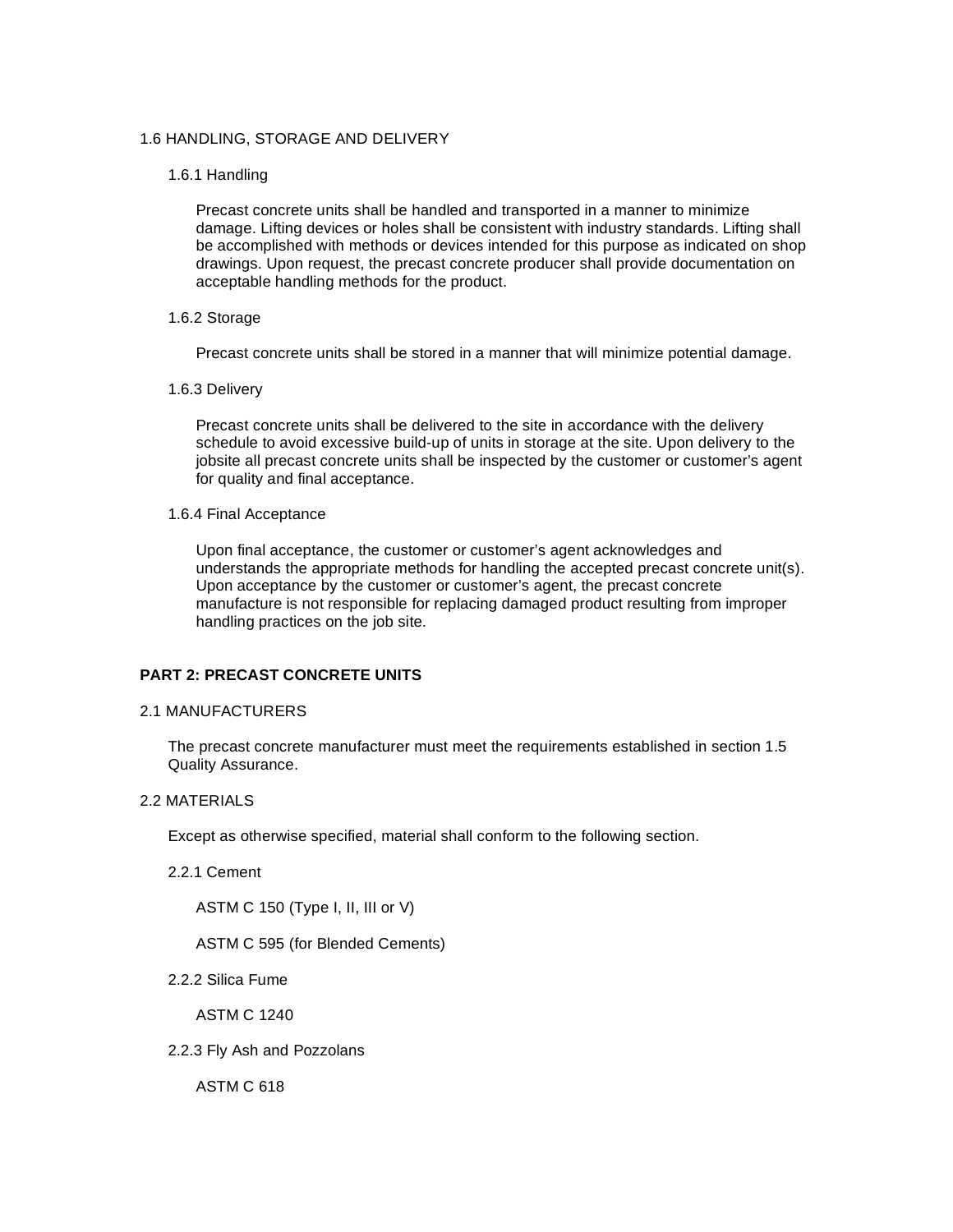2.2.4 Ground Granulated Blast-Furnace Slag

ASTM C 989

2.2.5 Water

**ASTM C1602** 

[The use of reclaimed/recycled process water shall be permitted.]

2.2.6 Aggregates

2.2.6.1 Aggregate Selection

NOTE: Select gradation(s) based on job requirements and constraints. The nominal maximum aggregate size should not exceed one-fifth the narrowest dimension between sides of forms, nor three-quarters the minimum clear spacing between individual reinforcing bars or wires.

Aggregates shall conform to ASTM C 33. Aggregates shall not contain any substance which may be deleteriously reactive with the alkalies in the cement. Upon request, the precast concrete producer shall provide documentation indicating the aggregates are not susceptible to alkali-aggregate reaction.

2.2.6.2 Aggregates for Lightweight Concrete

**ASTM C 330** 

2.2.7 Admixtures

2.2.7.1 Air-Entraining

**ASTM C 260** 

NOTE: Air-entraining requirements may be deleted when the project is located in a nonfreezing climate or will not be exposed to freezing and thawing. However, certain product-specific ASTM Standards require the use of air-entrainment regardless of the climate.

2.2.7.2 Accelerating, Retarding, Water Reducing [Moderate to High]

ASTM C 494

2.2.7.3 Pigments

**ASTM C 979**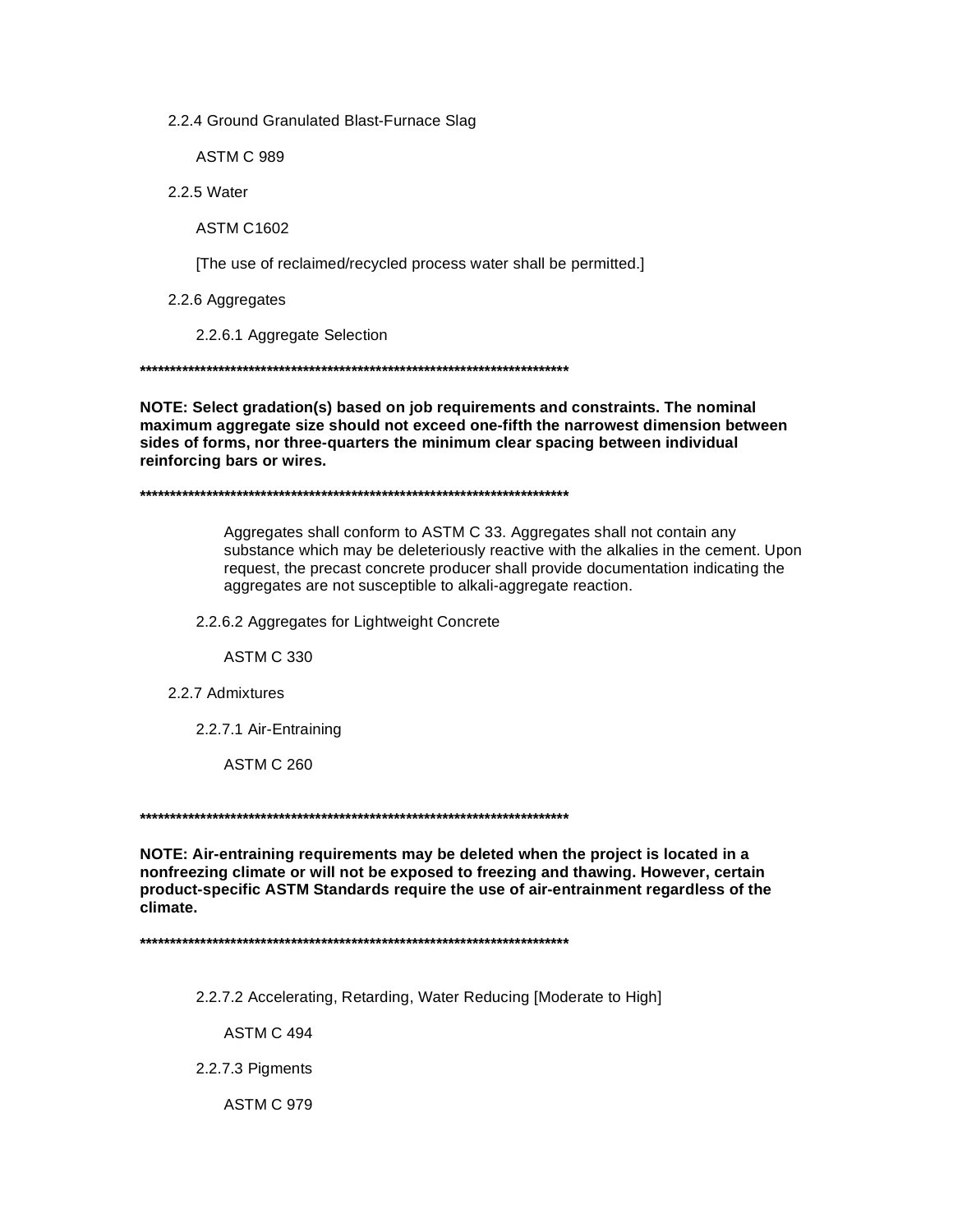2.2.7.4 Corrosion Inhibitors

**ASTM C 1582** 

NOTE: ASTM C 1582 corrosion inhibitors may be specified in lieu of epoxy-coated reinforcement when corrosion protection is required.

2.2.8 Reinforcement

2.2.8.1 Reinforcing Bars

NOTE: Specify ASTM A 706 reinforcing steel when welding or bending of reinforcement bars is crical. In addition, ASTM A 775 epoxy-coated reinforcing may be specified where extra reinforcement corrosion protection is required.

2.2.8.1.1 Deformed Billet-Steel

ASTM A 615

2.2.8.1.2 Deformed Low-Alloy Steel

ASTM A 706

2.2.8.2 Reinforcing Wire

2.2.8.2.1 Plain Wire

ASTM A 82

2.2.8.2.2 Deformed Wire

ASTM A 496

2.2.8.3 Welded Wire Reinforcement

2.2.8.3.1 Plain Wire

**ASTM A 185** 

2.2.8.3.2 Deformed Wire

ASTM A 497

2.2.8.4 Epoxy Coated Reinforcement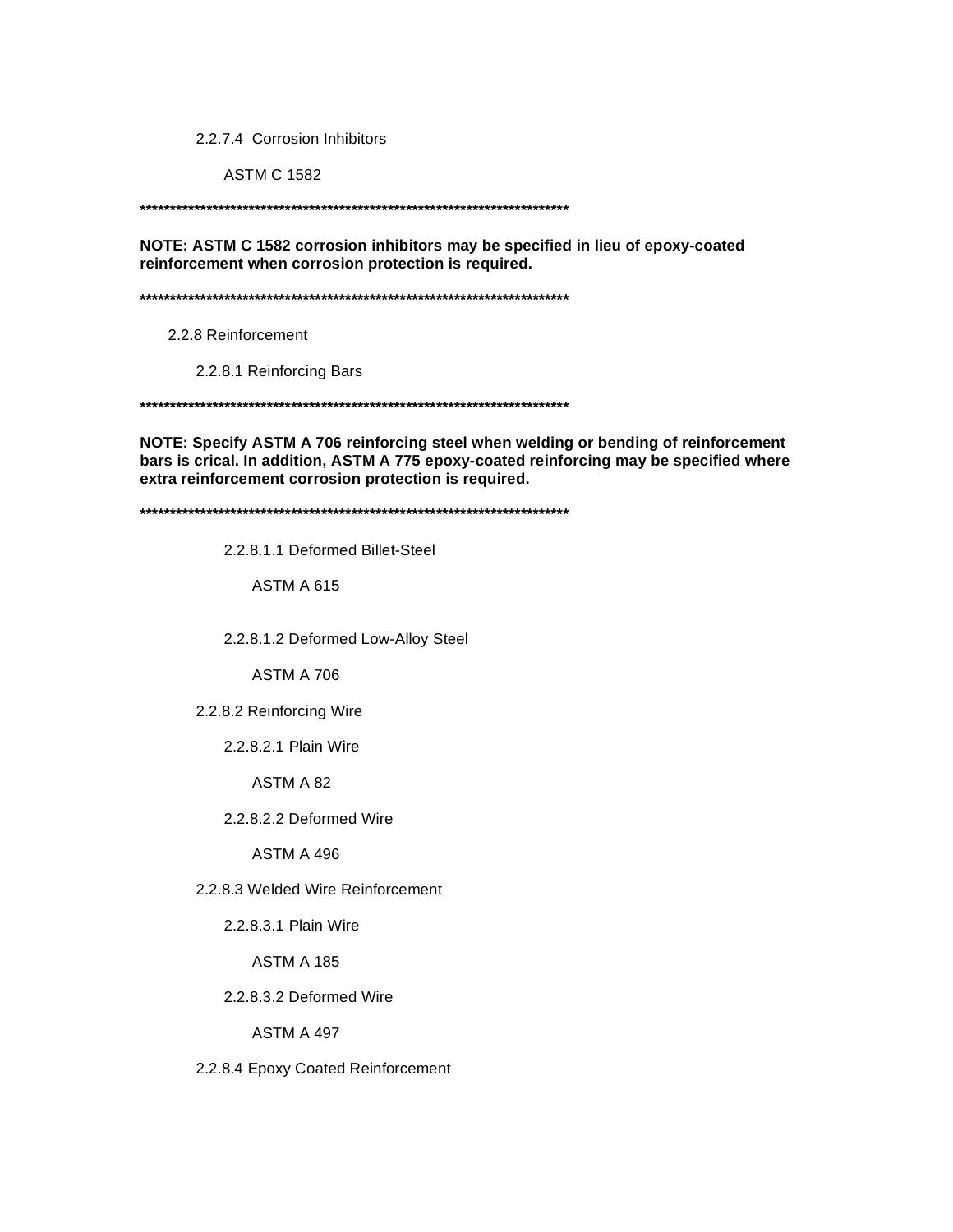2.2.8.4.1 Reinforcing Bars

ASTM A 775

2.2.8.4.2 Wires and Welded Wire Reinforcement

ASTM A 884

2.2.8.5 Galvanized Reinforcement

ASTM A 767

2.2.9 Inserts and Embedded Metal

All items embedded in concrete shall be of the type required for the intended use and meet the following standards.

2.2.9.1 Structural Steel Plates, Angles, etc.

ASTM A 36

2.2.9.2 Hot-Dipped Galvanized

ASTM A 152

2.2.9.3 Proprietary Items

In accordance with manufacturers published literature

- 2.2.10 Joint Sealants and Joint Gaskets
	- 2.2.10.1 Rubber Gaskets for Circular Concrete Sewer Pipe and Culvert Pipe

ASTM C 443

2.2.10.2 External Sealing Bands for Noncircular Sewer, Storm Drain and Culvert Pipe

ASTM C 877

2.2.10.3 Preformed Flexible Joint Sealants for Concrete Pipe, Manholes, and Manufactured Box Sections

ASTM C 990

2.2.10.4 Elastomeric Joint Sealants

ASTM C 920

2.2.11 Pipe Entry Connectors

ASTM C 923

ASTM C 1478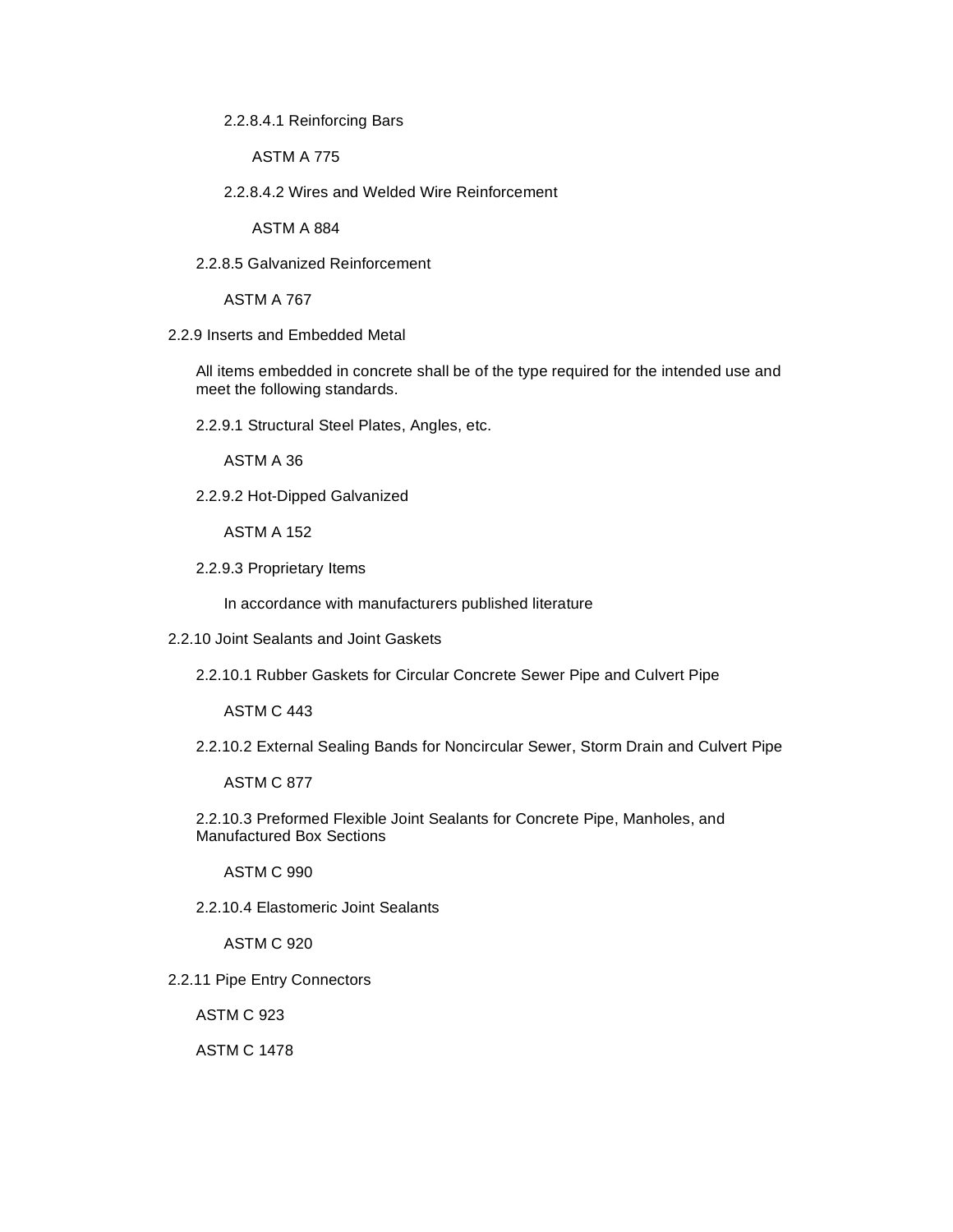2.2.12 Grout

2.2.12.1 Nonshrink Grout

**ASTM C 1107** 

2.2.12.2 Cementitious Grout

Shall be of suitable mix design for the intended use, consisting of Portland cement, sand, and water. [Provide air entrainment for grout exposed to corrosive conditions or severe weather.]

#### 

NOTE: Air-entraining requirements may be deleted when the project is located in a nonfreezing climate or when freeze-thaw durability is not required.

#### **2.3 MANUFACTURE**

Manufacture shall conform to the NPCA Quality Control Manual for Precast Concrete Plants unless specified otherwise.

#### 2.3.1 Forms

Forms for manufacturing precast concrete units shall be of the type and design consistent with industry standards and practices. They should be capable of consistently providing uniform products and dimensions. Forms shall be constructed so that the forces and vibrations to which the forms will be subjected cause no damage to the precast concrete unit.

Forms shall be cleaned of concrete build-up after each use.

Form release agents shall be applied according to the manufacturer's recommendations and shall not be allowed to build up on the form casting surfaces.

#### 2.3.2 Reinforcement

Applicable ASTM International and/or ACI 318 standards for placement and splicing

Cages of reinforcement shall be fabricated either by tying the bars, wires or welded wire reinforcement into rigid assemblies or by welding, where permissible, in accordance with AWS D1.4. Reinforcing shall be positioned as specified by the design and so that the concrete cover conforms to requirements. The tolerance on concrete cover shall be onethird of that specified but not more than 1/2 in. Concrete cover shall not be less than 1/2 in., unless otherwise specified. Positive means shall be taken to assure that the reinforcement does not move significantly during the casting operations.

## 2.3.3 Embedded Items

Embedded items shall be positioned at locations specified in the design documents. Welding shall be performed in accordance with AWS D1.1 when necessary. Inserts,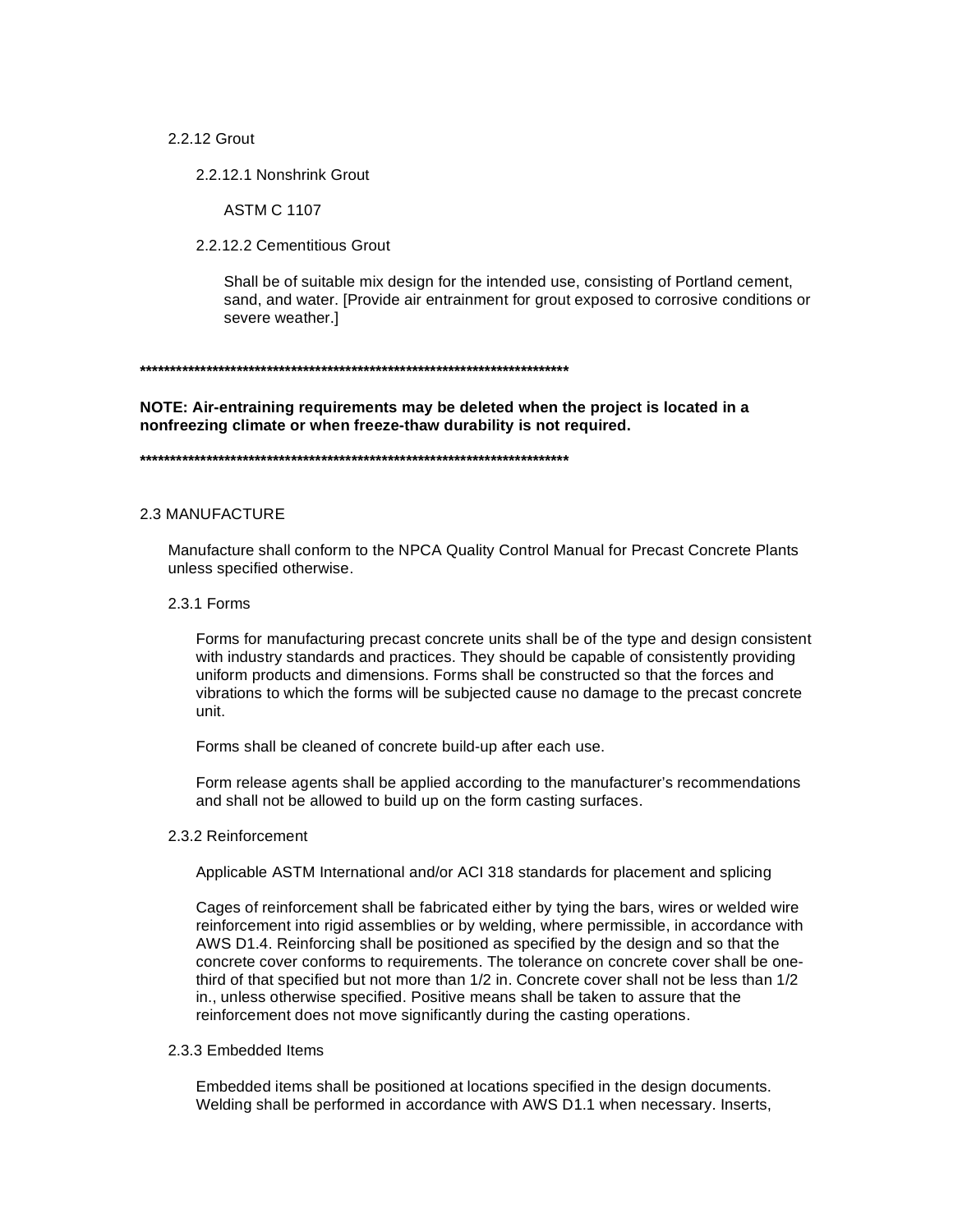plates, weldments, lifting devices and other items to be embedded in precast concrete units shall be held rigidly in place so that they do not move significantly during casting operations.

#### 2.3.4 Concrete

2.3.4.1 Concrete Mixing

Mixing operations shall produce batch-to-batch uniformity of strength, consistency, and appearance.

## 2.3.4.2 Concrete Placing

Conventional concrete shall be deposited into forms as near to its final location as practical. Self-consolidating concrete shall be placed in a manner in which it flows and consolidates without segregation or air entrapment. The free fall of the concrete shall be kept to a minimum. Concrete shall be consolidated in such a manner that segregation of the concrete is minimized and honeycombed areas are kept to a minimum. Consolidation efforts are often not required when using self-consolidating concrete. Vibrators used to consolidate concrete shall have frequencies and amplitudes sufficient to produce well-consolidated concrete.

## 2.3.4.2.1 Cold Weather Concreting

Recommendations for cold weather concreting are given in detail ACI 306 R. Adequate equipment shall be provided for heating concrete materials and protecting concrete during freezing or near-freezing weather. All concrete materials and all reinforcement, forms, fillers, and ground with which concrete is to come in contact shall be free from frost. Frozen materials or materials containing ice shall not be used. In cold weather the temperature of concrete at the time of placing shall not be below 45° F. Concrete that freezes before its compressive strength reaches 500 psi shall be discarded.

#### 2.3.4.2.2 Hot Weather Concreting

Recommendations for hot weather concreting are given in ACI 305 R.

During hot weather, proper attention shall be given to constituents, production methods, handling, placing, protection, and curing to prevent excessive concrete temperatures or water evaporation that could impair required strength or serviceability of the member or structure. The temperature of concrete at the time of placing shall not exceed 90° F.

## 2.3.4.3 Concrete Curing

Commence curing operations immediately following the initial set of the concrete and completion of surface finishing.

#### **\*\*\*\*\*\*\*\*\*\*\*\*\*\*\*\*\*\*\*\*\*\*\*\*\*\*\*\*\*\*\*\*\*\*\*\*\*\*\*\*\*\*\*\*\*\*\*\*\*\*\*\*\*\*\*\*\*\*\*\*\*\*\*\*\*\*\*\*\*\*\***

**NOTE: Due to the immediacy of form removal, dry-cast products have a tendency to undergo undesirable accelerated drying. Consequently, early curing periods are most critical to ensure protection from extreme temperatures and dryness. Dry-cast products must be protected from drafts and wind to prevent plastic shrinkage cracking.** 

**\*\*\*\*\*\*\*\*\*\*\*\*\*\*\*\*\*\*\*\*\*\*\*\*\*\*\*\*\*\*\*\*\*\*\*\*\*\*\*\*\*\*\*\*\*\*\*\*\*\*\*\*\*\*\*\*\*\*\*\*\*\*\*\*\*\*\*\*\*\*\***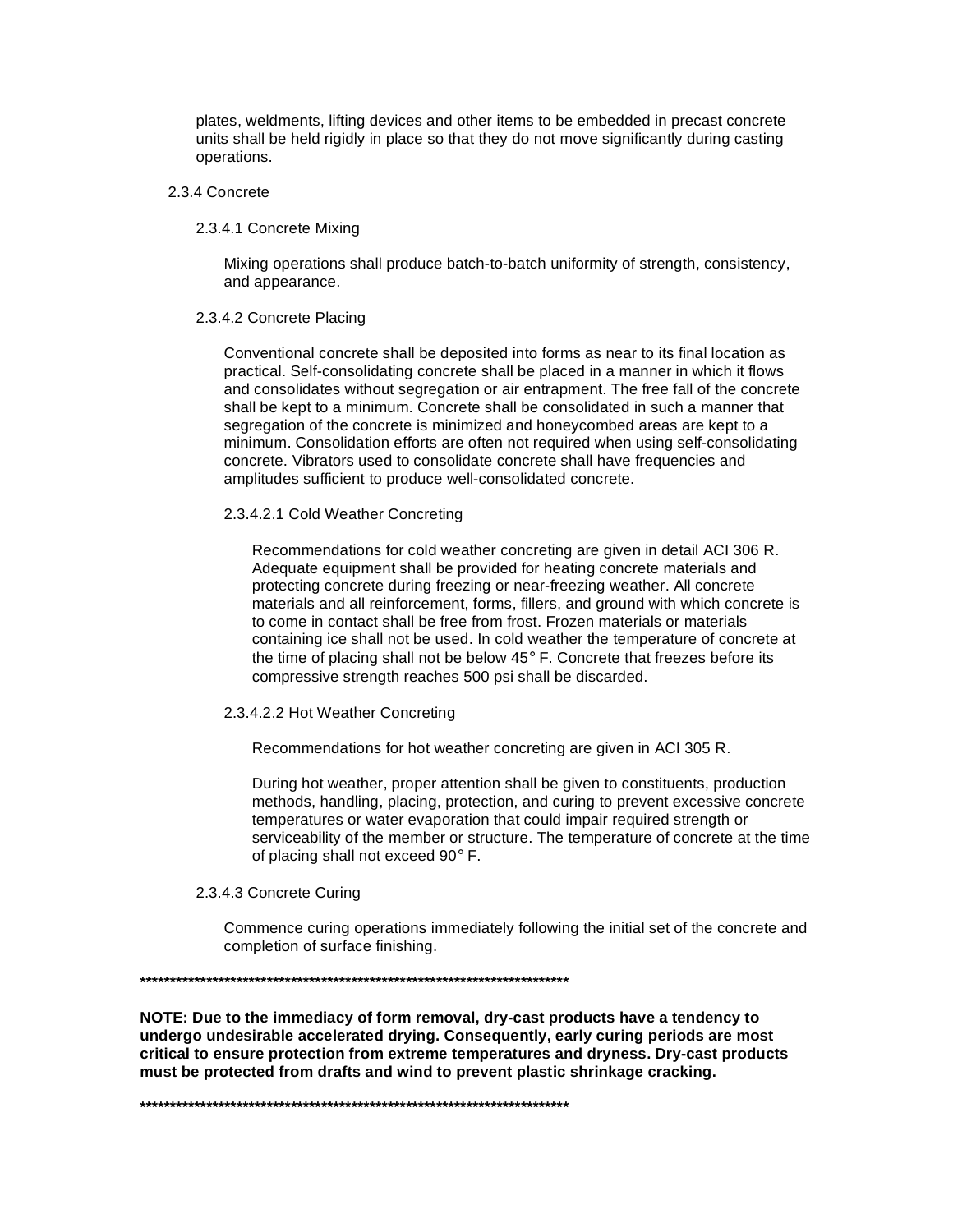## 2.3.4.3.1 Curing by Moisture Retention

Moisture shall be prevented from evaporating from exposed surfaces until adequate strength for stripping the precast concrete unit from the forms is reached by one of the following methods:

- Cover with polyethylene sheets a minimum of 6 mils thick (ASTM C 171)
- Cover with burlap or other absorptive material and keep continually moist
- Use of a membrane-curing compound applied at a rate not to exceed 200 sq. ft. per gallon, or per manufacturers' recommendations (ASTM C 309)

[Surfaces that will be exposed to weather during service shall be cured as above a minimum of [ ] days. Forms shall be considered effective in preventing evaporation from the contact surfaces. If air temperature is below 50°F the curing period shall be extended.]

### 2.3.4.3.2 Curing with Heat and Moisture

Concrete shall not be subjected to steam or hot air until after the concrete has attained its initial set. Steam, if used, shall be applied within a suitable enclosure, which permits free circulation of the steam in accordance with ACI 517.2R. If hot air is used for curing, precautions shall be taken to prevent moisture loss from the concrete. The temperature of the concrete shall not be permitted to exceed 150° F. These requirements do not apply to products cured with steam under pressure in an autoclave.

#### 2.3.4.4 Surface Finish

Unformed surfaces of wet-cast precast concrete products shall be finished as specified. If no finishing procedure is specified, such surfaces shall be finished using a strike-off to level the concrete with the top of the form.

#### 2.3.4.4.1 Formed Non-Architectural Surfaces

Surfaces shall be cast against approved forms in accordance with standard industry practices in cleaning forms, designing concrete mixes, placing and curing concrete. Normal color variations, form joint marks, small surface holes caused by air bubbles, and minor chips and spalls will be accepted. Major imperfections, excessive honeycombing or other major defects shall not be permitted.

#### 2.3.4.4.2 Unformed Surfaces

Surfaces shall be finished with a vibrating screed, or by hand with a float. Normal color variations, minor indentations, minor chips and spalls will be accepted. Major imperfections, excessive honeycombing or other major defects shall not be permitted.

#### 2.3.4.4.3 Special Finishes

Troweled, broom or other finishes shall be according to the requirements of project documents and performed per industry standards or supplier specifications.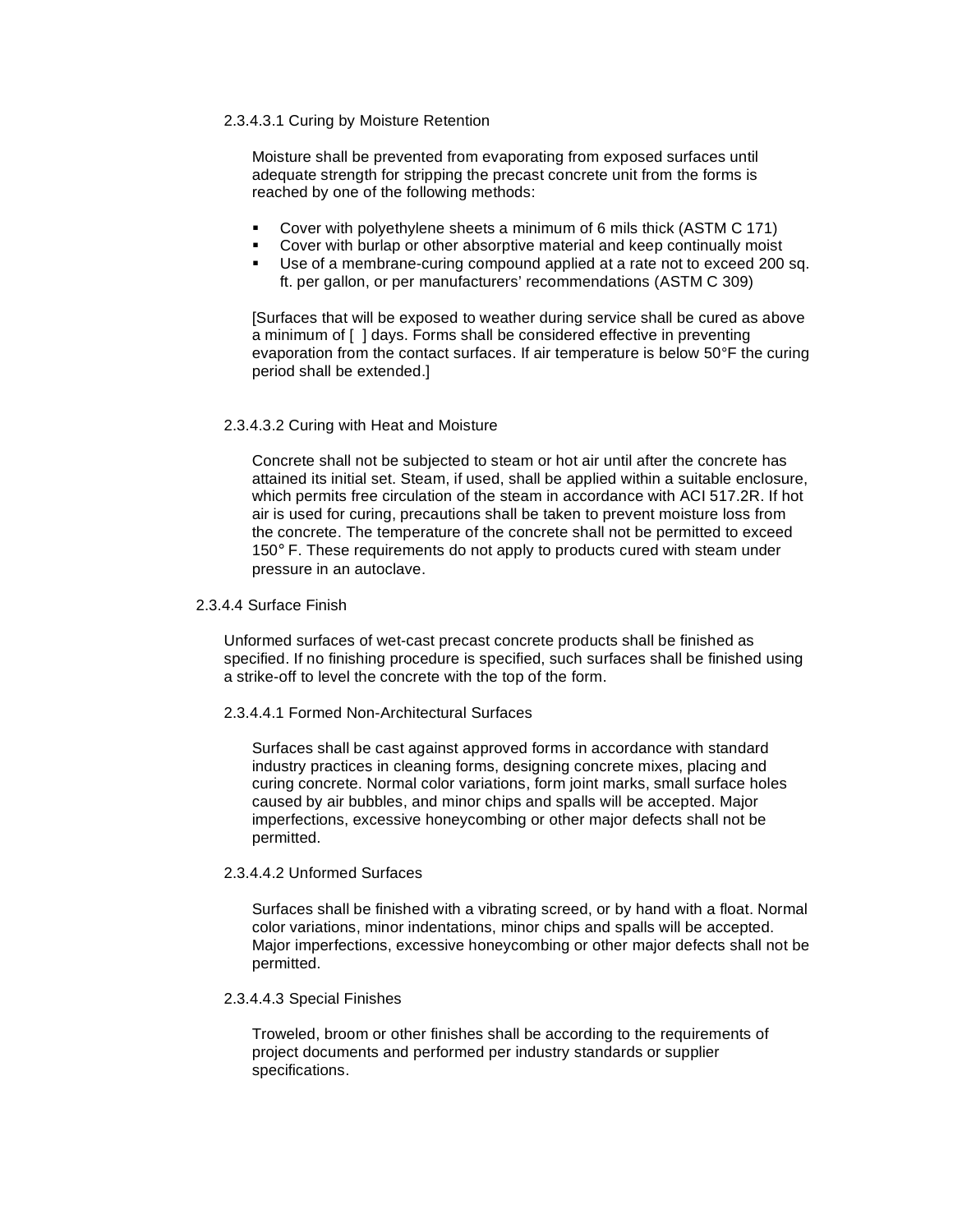Precast concrete producers shall submit sample finishes for approval when required by the project documents. The sample finishes shall be approved prior to the start of production.

#### 2.3.4.4.4 Architectural Finishes

Architectural finishes shall be according to the requirements of project documents and performed per industry standards or supplier specifications.

Precast concrete producers shall submit sample finishes for approval when required by the project documents. Full-size mockups are recommended for the approval of architectural finishes, because color variations and surface imperfections are not always apparent on small scale samples. The sample finishes shall be approved prior to the start of production.

#### 2.3.4.5 Stripping Precast Concrete Units From Forms

Precast concrete units shall not be removed from the forms until the concrete reaches the compressive strength for stripping required by the design. If no such requirement exists, products may be removed from the forms after the final set of concrete provided that stripping damage is minimal. Stripping strengths shall be routinely measured to ensure product has attained sufficient strength for safe handling.

#### 2.3.4.6 Patching and Repair

No repair is required to formed surfaces that are relatively free of air voids and honeycombed areas, unless the surfaces are required by the design to be finished.

#### 2.3.4.6.1 Repairing Minor Defects

Defects that will not impair the functional use or expected life of a precast concrete unit may be repaired by any method that does not impair the product.

#### 2.3.4.6.2 Repairing Honeycombed Areas

When honeycombed areas are to be repaired, all loose material shall be removed and the areas cut back into essentially horizontal or vertical planes to a depth at which coarse aggregate particles break under chipping rather than being dislodged. Proprietary repair materials shall be used in accordance with the manufacturer's instructions. If a proprietary repair material is not used, the area shall be saturated with water. Immediately prior to repair, the area should be damp, but free of excess water. A cement-sand grout or an approved bonding agent shall be applied to the chipped surfaces, followed immediately by consolidating an appropriate repair material into the cavity.

## 2.3.4.6.3 Repairing Major Defects

Defects in precast concrete products which impair the functional use or the expected life of products shall be evaluated by qualified personnel to determine if repairs are feasible and, if so, to establish the repair procedure.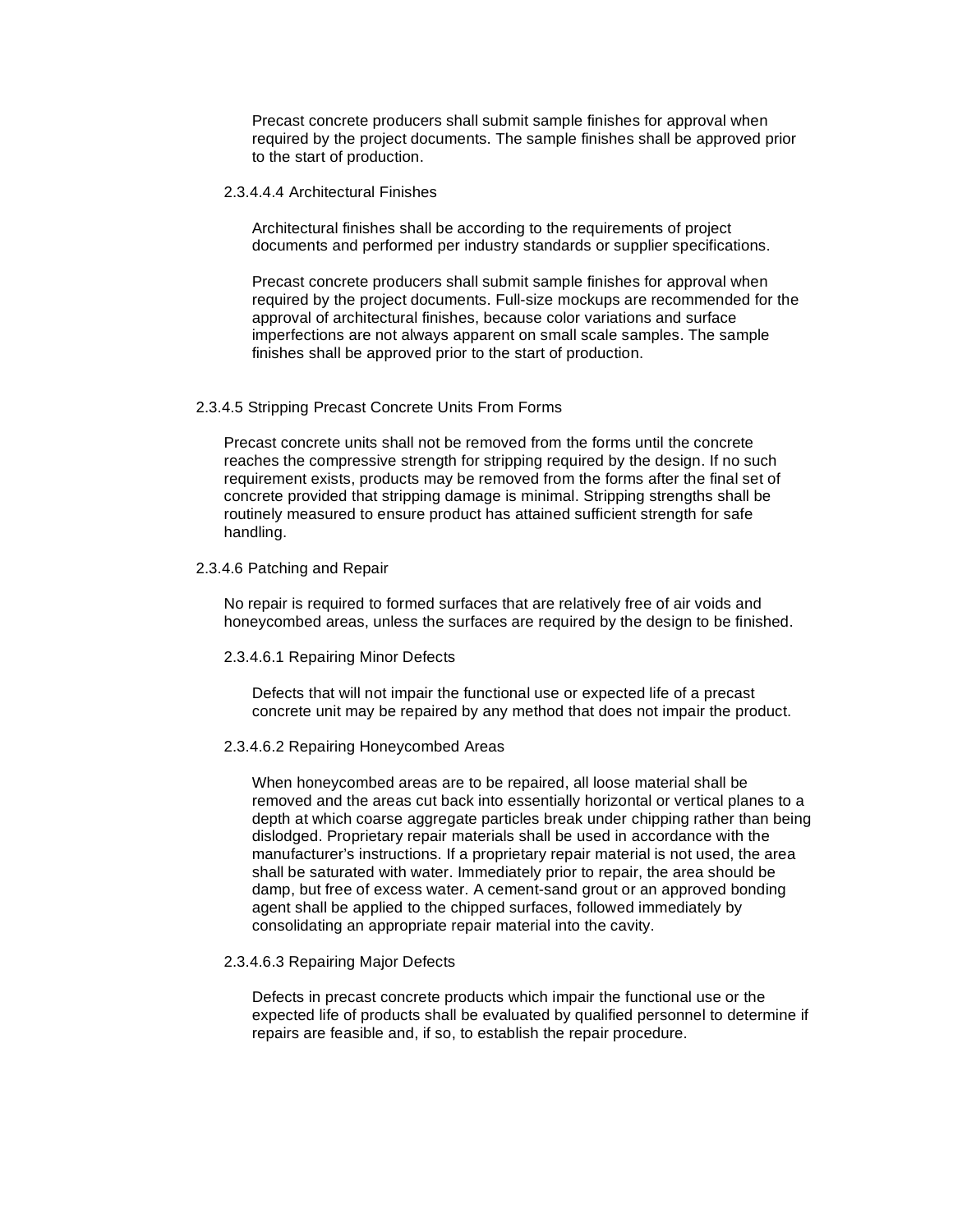## 2.3.4.7 Shipping Precast Concrete Units

Precast concrete units shall not be shipped until they are at least [ ] days old, unless it can be shown that the concrete strength has reached at least 75% of the specified 28-day strength, or that damage will not result, impairing the performance of the product.

## **PART 3: EXECUTION**

### 3.1 INSTALLATION

3.1.1 Site Access

The general contractor shall be responsible for providing adequate access to the site to facilitate hauling, storage and proper handling of the precast concrete units.

- 3.1.2 Installation
- **Precast concrete units shall be installed to the lines and grades shown in the contract** documents or otherwise specified.
- Precast concrete units shall be lifted by suitable lifting devices at points provided by the precast concrete producer.
- Precast concrete units shall be installed in accordance with applicable industry standards. Upon request, the precast concrete producer shall provide installation instructions.
- Field modifications to the product shall relieve the precast producer of liability regardless if such modifications result in the failure of the precast concrete unit.

#### 3.1.3 Watertightness

Where watertightness is a necessary performance characteristic of the precast concrete unit's end use, watertight joints, pipe-entry connectors and inserts should be used to ensure the integrity of the entire system.

#### 3.2 FIELD QUALITY CONTROL

3.2.1 Job Site tests

When watertightness testing is required for a precast concrete structure, one of the following methods may be followed:

3.2.1.2 Vacuum Testing

Prior to backfill, vacuum test system according to [ASTM C1244 (for manholes)] [ASTM C 1227 (for septic tanks)]